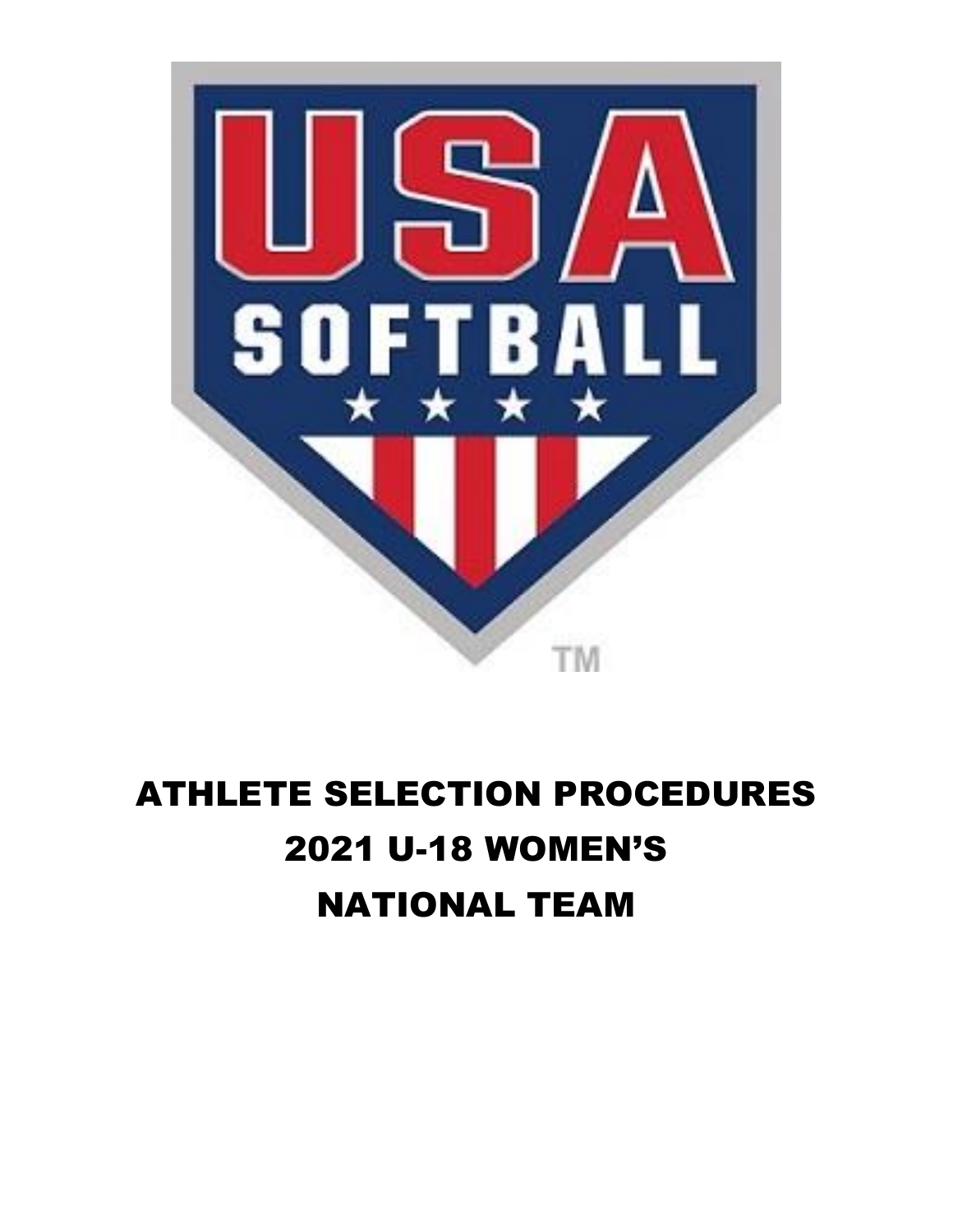#### **I. SELECTION SYSTEM**

- A. Provide the minimum eligibility requirements for an athlete to be considered for nomination to the Team:
	- 1. Citizenship: Athletes must be citizens of the United States at the time of nomination and have a valid U.S. Passport that will not expire for six months after the conclusion of the Games.
	- 2. Minimum IF standards for participation (if any): N/A
	- 3. Other requirements (if any):
		- Athlete must be a member in good standing of USA Softball or one of USA Softballs Allied or Affiliated member groups.
		- Athlete must be registered with USA Softball for the current year of selection.
		- Athletes must have been born January 1, 2002 or after
		- Athletes must participate in all team events as requested
		- Athletes must attend for the entire duration of the events they are selected for either/both the WBSC World Cup August 28-September 5, 2021 plus travel dates and the Junior Pan Am Games September 10- 15, 2021 plus travel date.

#### USA SOFTBALL PLAYER POOL.

Athletes meeting the above eligibility requirements are eligible to be selected as a member of the USA Softball Junior Women's National Player Pool (the "Pool"). Athletes must be a member of the Pool at the time of selection to be eligible for nomination to a USA Softball Junior Women's National Team. Athletes who are members of the Pool shall include the following:

- *i. Athletes identified through the ongoing screening process described in Section I(B)(2)(b), below, and selected for inclusion in the Pool by the Junior Women's National Team Selection Committee ("JJWNTSC").*
- B. Tryout Events:
	- 1. Provide the event names, dates and location of all trials, events and/or camps to be used as part of the selection process.

#### Observation at Evaluative Events.

It is anticipated that athletes will be observed by one (1) or more members of the JWNTSC at the events listed below ("Evaluative Events"). Such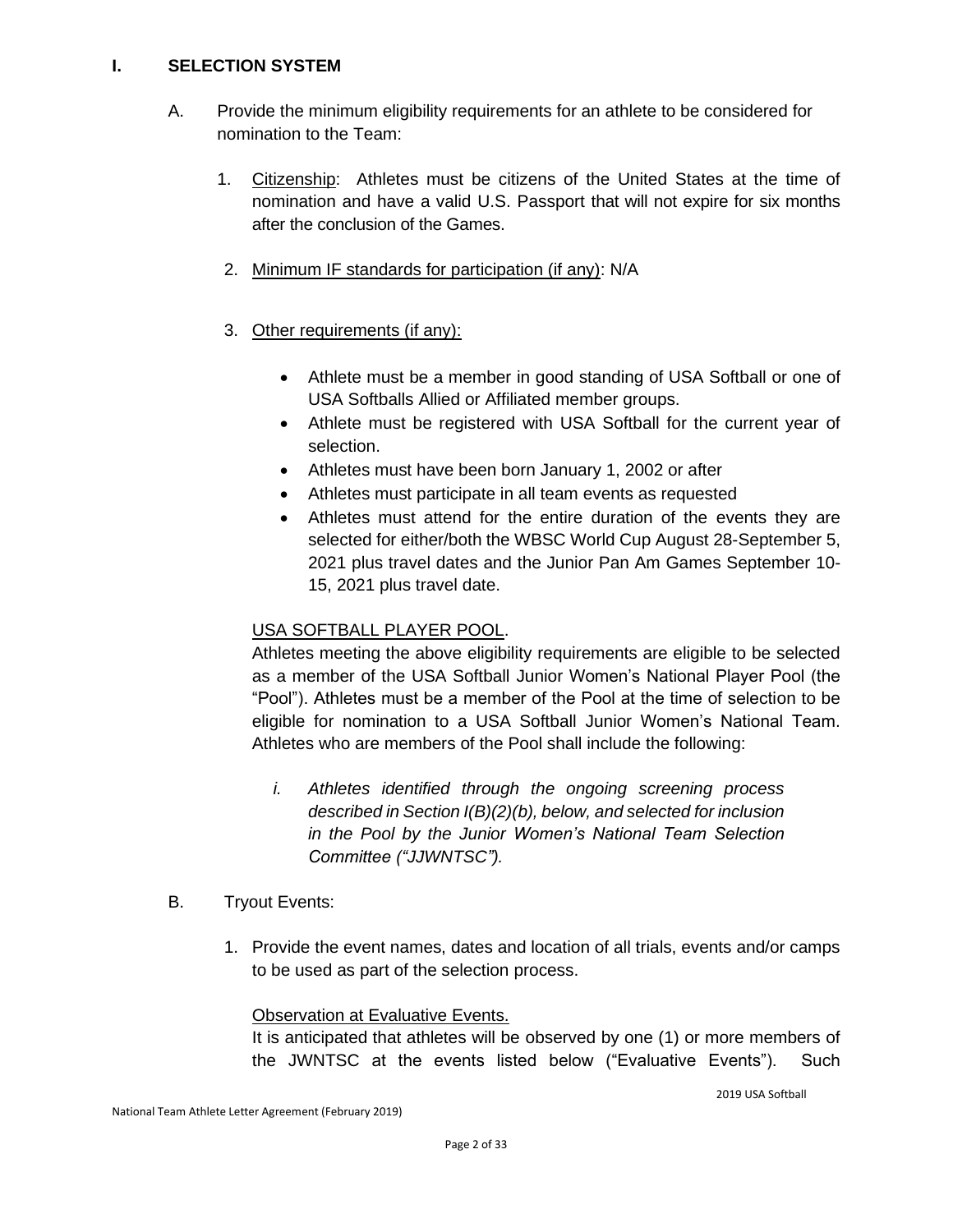observation is for the purpose of evaluating athletes with respect to the Selection Criteria. If fewer than every member of the JWNTSC is present at an Evaluative Event, those present will submit a written report of their observations to the remaining members of the JWNTSC. This list does not include the ongoing screening events described in Sections I(B)(2)(b), below, at which observations are made for the purpose of general scouting.

#### *i. 2021 USA Softball U-18 Women's Selection Trials to be held in June 22-25, 2021 in Oklahoma City, Oklahoma*

The events at which athletes will be evaluated are subject to change. The athletes will be advised of any change in events at which they will be evaluated at least thirty (30) days prior to any such event.

- 2. Provide event names, dates, locations and description of how athletes qualify for any "preliminary or qualifying" events or procedures that are prerequisites to attend any of the events listed above in Section I(B)(1)(if any).
	- a. Membership in Pool.

Athletes must be a member of the Pool to be selected to attend any of the events listed above in Section I(B)(1).

b. Ongoing Screening.

From time to time, one (1) or more members of the JWNTSC will observe athletes at various events including but not limited to USA Softball High Performance Program Identifiers, softball competitions and events, collegiate softball events, interscholastic softball competitions and events, club or league softball events, and events coordinated by USA Softball. This screening is an ongoing process and will continue throughout the year. Observation by members of the JWNTSC at such events is solely for the purpose of general scouting. The JWNTSC will not be individually evaluating each athlete competing at each event. Instead, general scouting will be conducted so that athletes can be identified who perform at a level which the JWNTSC believes is competitive in the current international field. Players identified through the ongoing screening process will be considered for placement in the Pool by the JWNTSC.

- C. Provide a comprehensive, step-by-step description of the method that explains how athletes will go through the selection process to become team nominees.
	- 1. Observation of Athletes.

At the Evaluative Event described in Section I(B)(1), above, one (1) or more members of the JWNTSC will observe and evaluate athletes. Observation and written evaluation duties may be divided among the members of the JWNTSC and each member's observations will be reported to the other members of the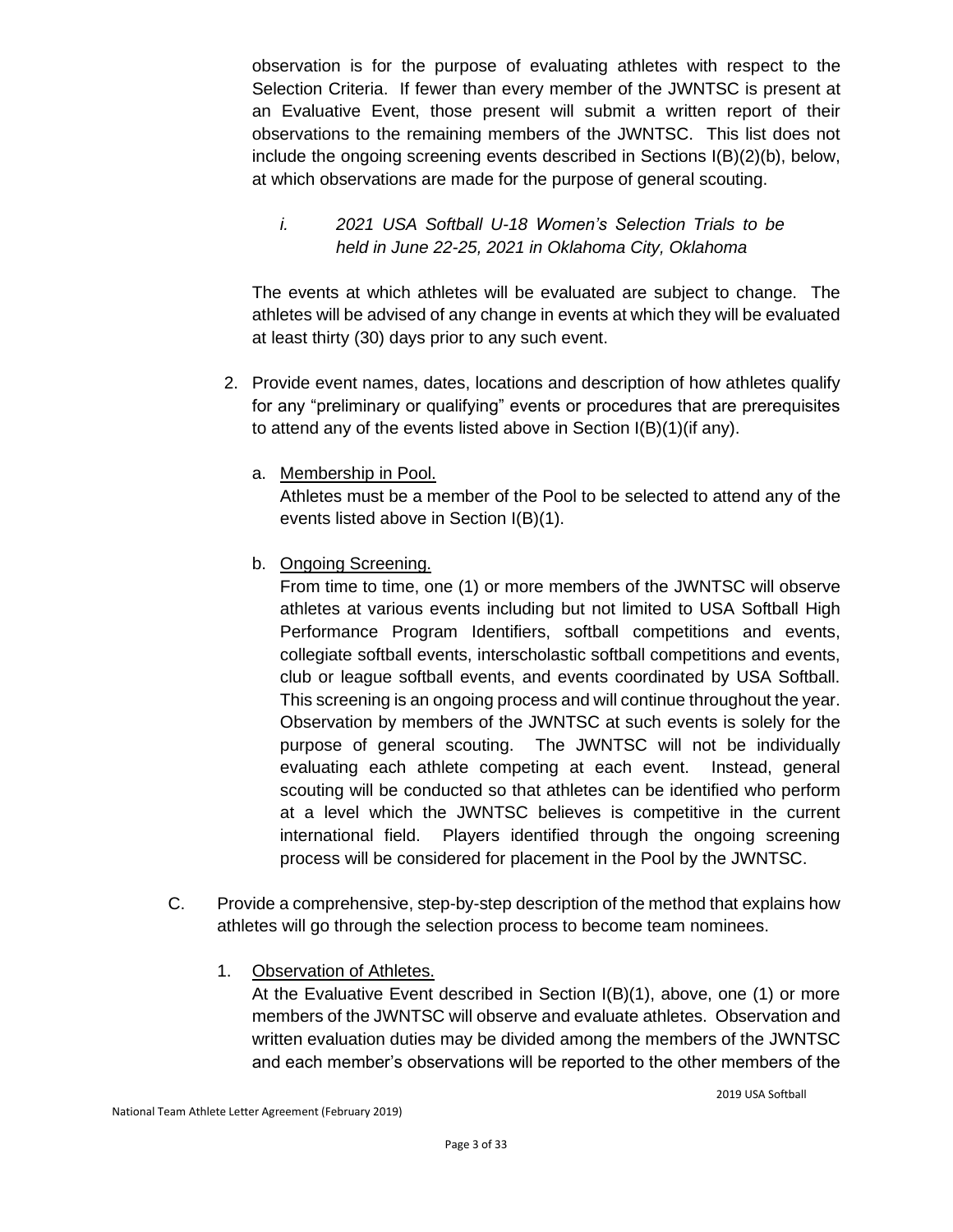JWNTSC. Athletes will be observed to develop information about the athletes with regard to the Selection Criteria. It is intended that the observation of athletes will be an ongoing process and that all observations at events, will be considered. As indicated in these Selection Procedures, athletes may move into the Pool throughout this process and not every member of the Pool will participate in each event. As a result, it is possible that each athlete being considered in selection for a Team may not have been observed at the same Evaluative Events or as many Evaluative Events as other athletes also being considered for that particular Team.

2. Invitation to USA Softball Selection Trials.

The JWNTSC will invite up to thirty (30) plus athletes to attend selection trials. Athletes will participate in various softball practices and competitions and one (1) or more members of the JWNTSC will observe the athletes for evaluating them with respect to the Selection Criteria. The athletes that are invited will be selected from among the members of the Pool, based on observations and evaluations by the JWNTSC at various events during the quadrennium. The athletes will be notified at least thirty (30) days prior to the start of the trials. It is anticipated that USA Softball will conduct the following trials in 2021:

#### 2021 Selection Trials

Up to Thirty-four (34) athletes will be named to the 2021 USA Softball Training Pool for 2021. All athletes will train and participate in selected events during 2021. Selection for the events are highlighted in  $I(C)(3)$  and  $I(C)(4)$  and will follow the process in the Selection Criteria.

3. Selection of the Junior Women's World Championship and the Junior Pan Am Games Team.

The athletes that are named to the 2021 USA Softball Training Pool will have the opportunity to be selected to one or both of the two teams named at the conclusion of the Selection Trials. The JWNTSC will select those rosters after the conclusion of the 2021 Selection Trials. The selections will be based upon the Selection Criteria and include the cumulative written observations of the JWNTSC. Each roster will have a minimum of 16 players and 2 replacement players.

#### 4. Selection Criteria.

In selecting athletes to be members of the Teams, the JWNTSC will consider information, such as observation and statistics of both objective and subjective nature, that pertains to the criteria listed below in the categories of Offensive Performance, Defensive Performance, Pitching Performance, Physical Strength and Conditioning Performance, and Other Considerations (the "Selection Criteria"). In evaluating athletes, the JWNTSC will use a standard evaluation document consistent in content with the Selection Criteria listed below: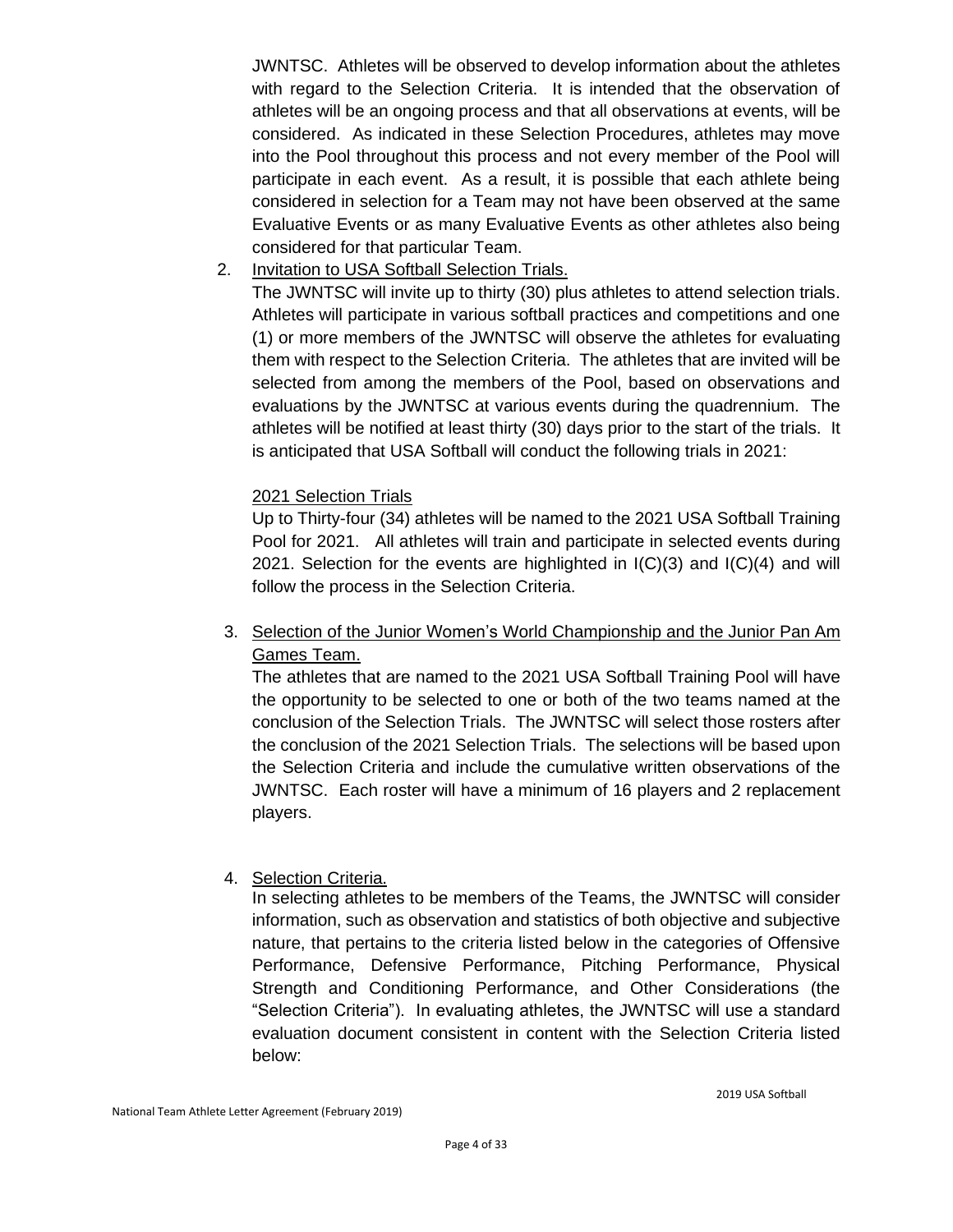#### Primary Criteria

#### Offensive Performance

#### Batting

- Batting statistics
- Batting average
- On-base percentage
- Hard hit average
- Slugging percentage
- Bat Speed
- Hand Speed
- Time to Contact
- Ball Exit Speed

#### Batting observation

▪ Ability to make appropriate decision based on specific situations (for example, bunting, hitting to advance runners, etc.)

#### Running

- Speed (timed)
	- 10, 20, 40 yard dash
	- Pro Agility Shuttle
- Base running
	- Decision making
	- Efficiency

#### Defensive Performance

Fielding Statistics (objective)

- Fielding percentage
- Overhand Throwing Velocity
- Grip Strength

Fielding Observation (subjective)

- **■** Glove work per position
- Foot work per position
- **■** Arm strength per position
- **Throwing accuracy per position**

Depth judgement on balls hit to fielder (spacing ability)

National Team Athlete Letter Agreement (February 2019)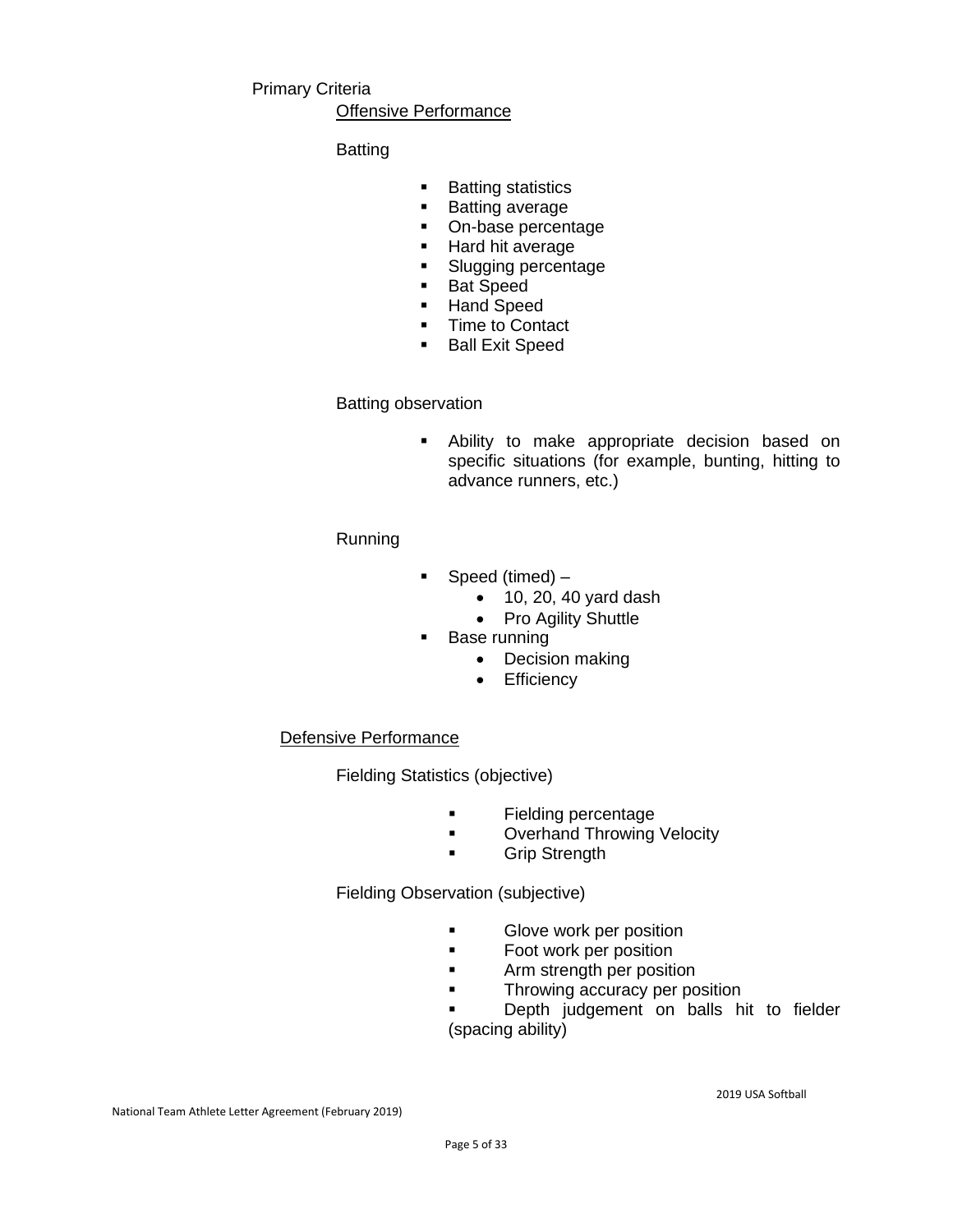Communication with other players

Instincts for necessary adjustments / positioning on the field.

#### Pitching Performance

Pitching Statistics

- WHIP
- ERA
- Batting average against (RH vs LH)
- Pitches per inning
- Strike-out to Walk ratio
- Velocity by Radar Gun
- Spin Rate
- **•** Spin Eff
- Vertical Break
- Horizontal Break
- Spin Axis

#### Pitching Observation

- Pitch movement and control
- **•** Situational Pitching
- Mound Presence and instincts
- Ability to adjust
- Pitcher/Catcher Relationships

**Judgment** 

Communication with other players

Instincts for necessary adjustments/positioning

**Other Considerations** 

Teamwork – willingness to accept role that leads to team success

Enthusiasm – energy and support of teammates

Versatility – balance between offense and defense as well as the ability to play other positions to fulfill multiple roles

2019 USA Softball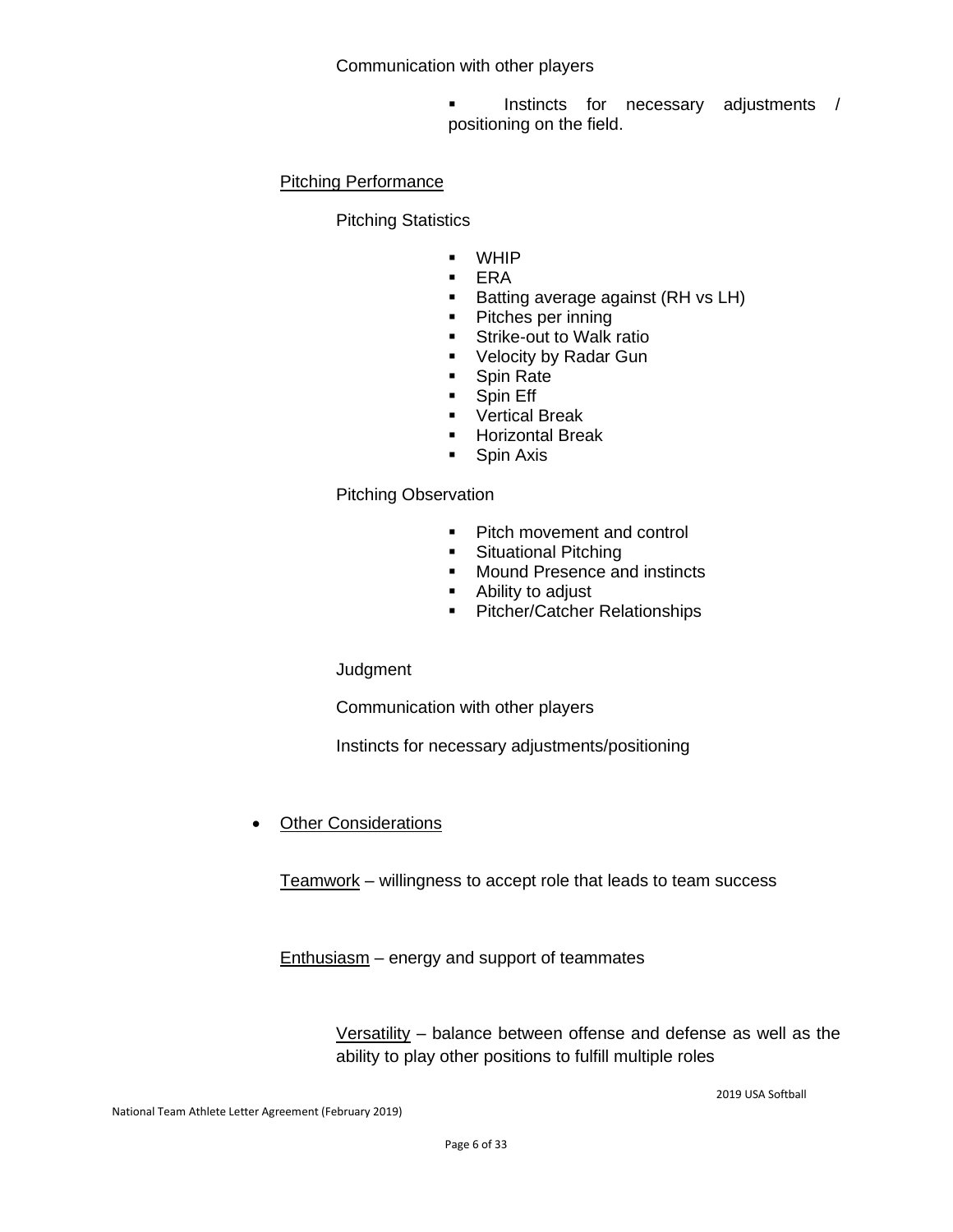Maturity – ability to adjust to situations dealing with adversity, accepting things that don't go well and reacting appropriately;

Team Composition - The intended direction for the particular team (for example, if the team is intended to be primarily a power hitting team);

Feedback from coaches on the above criteria will be considered.

In selecting members of the World Championship and the Junior Pan Am Games Team, the JWNTSC will initially select a core group of players based upon observations and ranking made by members of the JWNTSC taking into account the Other Considerations and then will determine the needs of the team based upon the core group selected as to utility players, other position players or backup players and evaluate the remaining candidates based upon the Selection Criteria and the roles for athletes which remain to be filled.

C. Provide the names of all committees/groups who oversee the selection process, including the name(s) and role(s) of their members. The JWNTSC, which includes two (2) duly elected athlete representatives, is responsible for making all athlete selections for the Teams. The World Championship Team elections are subject to final approval by the USA Softball Board of Directors. The members of the JWNTSC include:

| Name                      | Position                                         |
|---------------------------|--------------------------------------------------|
| <b>Derek Allister</b>     | <b>NFCA Representative</b>                       |
| Avon Meacham              | USA Softball of MD-DC-DE                         |
| Carol Bruggeman           | <b>NFCA Representative</b>                       |
| <b>Catharine Osterman</b> | Athlete Representative                           |
| Janae Leles               | Athlete Representative                           |
| Kyla Holas                | U-18 Women's National Team Head Coach            |
| <b>Beverly Wiley</b>      | <b>USA Softball of Rhode Island Commissioner</b> |

#### **II. REMOVAL OF ATHLETES**

A. USA Softball has jurisdiction over potential nominees.

An athlete who is to be nominated to the Teams by the USA Softball may be removed as a nominee for any of the following reasons, as determined by the USA Softball:

▪ Voluntary withdrawal. Athlete must submit a written letter to the USA Softball Director of National Teams.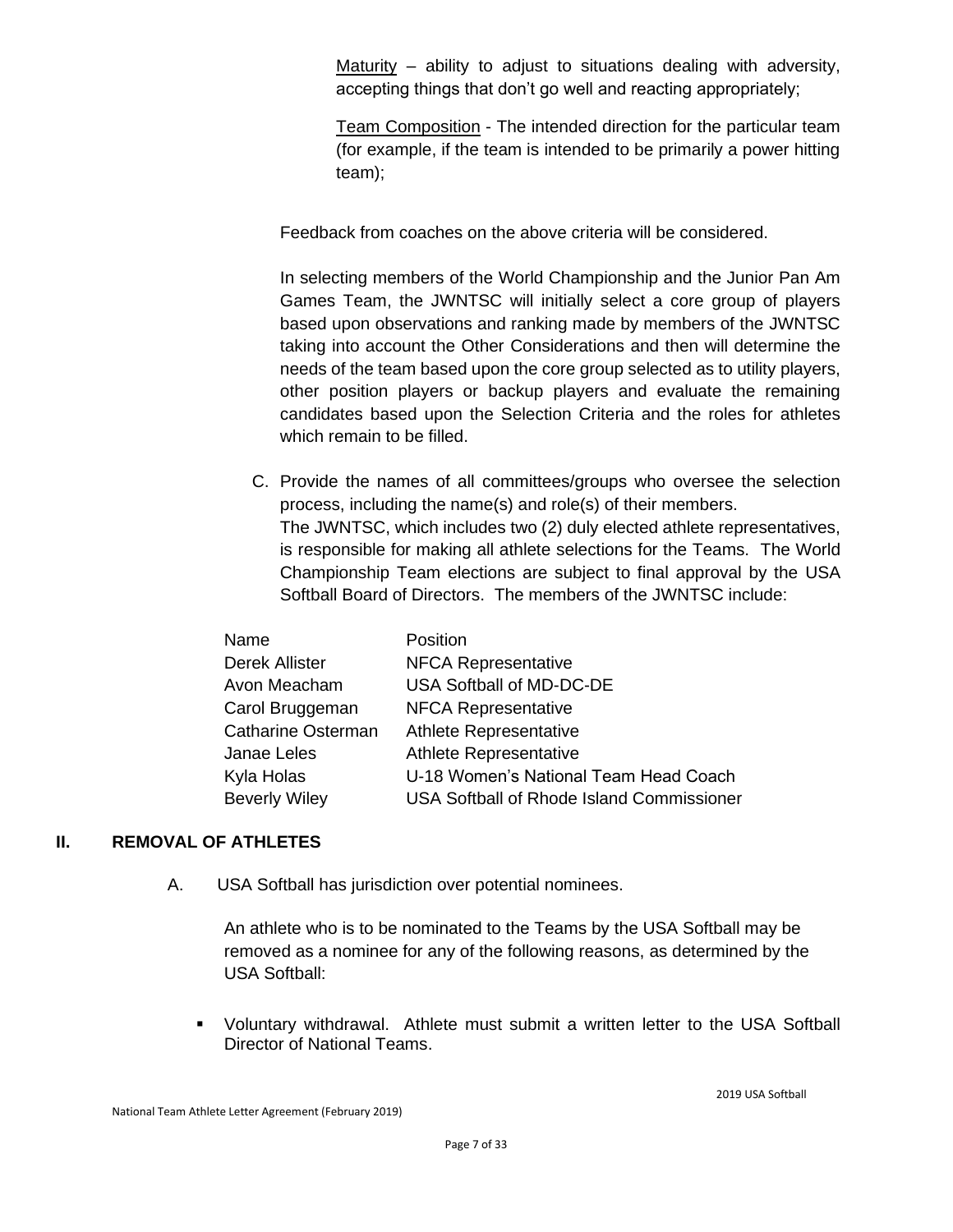- Injury or illness as certified by an approved USA Softball physician (or medical staff). If an athlete refuses verification of his/her illness or injury by an approved USA Softball physician (or medical staff), his/her injury will be assumed to be disabling and he/she may be removed.
- Violation of the USA Softball Code of Conduct (Attachment A) (also see below).
- If USA Softball has any other specific reason, list those reasons here:
	- 1. Player's Pool. An athlete selected as a member of the Pool participates in the Pool at the discretion of the JWNTSC and may be recommended for removal from the Pool by the JWNTSC for any action determined by the JWNTSC to be detrimental to a Team, USA Softball or any USA Softball athlete, coach or staff. If an athlete is recommended for removal from the Pool, she will receive written notification of such removal recommendation from the JWNTSC. An athlete recommended for removal from the Pool pursuant to this provision has the right to a hearing based on the recommended decision of the JWNTSC pursuant to the USA Softball Board of Directors Policy – National Teams.
	- 2. Pool Voluntary Withdrawal. An athlete may voluntarily withdraw from membership in the Pool by submitting a written letter to the USA Softball Director of National Teams.
	- 3. Teams Code of Conduct Violation. An athlete selected as a member of one of the Teams may be recommended for removal due to violation of any WBSC or USA Softball rule which purports to govern team conduct or violation of the USA Softball Code of conduct (see Attachment A). Any member of the coaching Staff, the JWNTSC, the USA Softball National Office Staff, or a team member may report to the JWNTSC a circumstance, which he or she believes to warrant removal of an athlete from the team. The JWNTSC shall determine whether or not such removal is warranted. The JWNTSC would then recommend removal of the athlete to the USA Softball Board of Directors. An athlete who may be removed from a Team pursuant to this provision has the right to a hearing based on the recommended decision of the JWNTSC pursuant to the USA Softball Board of Directors Policy – National Teams.
	- 4. Teams Illness/Injury. In the event, an athlete selected as a member of one of the Teams suffers from an injury or illness which, in the opinion of an USA Softball approved physician selected by the athlete, renders the athlete unable to participate in Team events, the athlete can be recommended for removal from the Team, either permanently or temporarily, by the JWNTSC. If an athlete refuses verification of an illness or injury by a USA Softball approved physician, the injury will be assumed to be disabling and the athlete may be removed from the Team.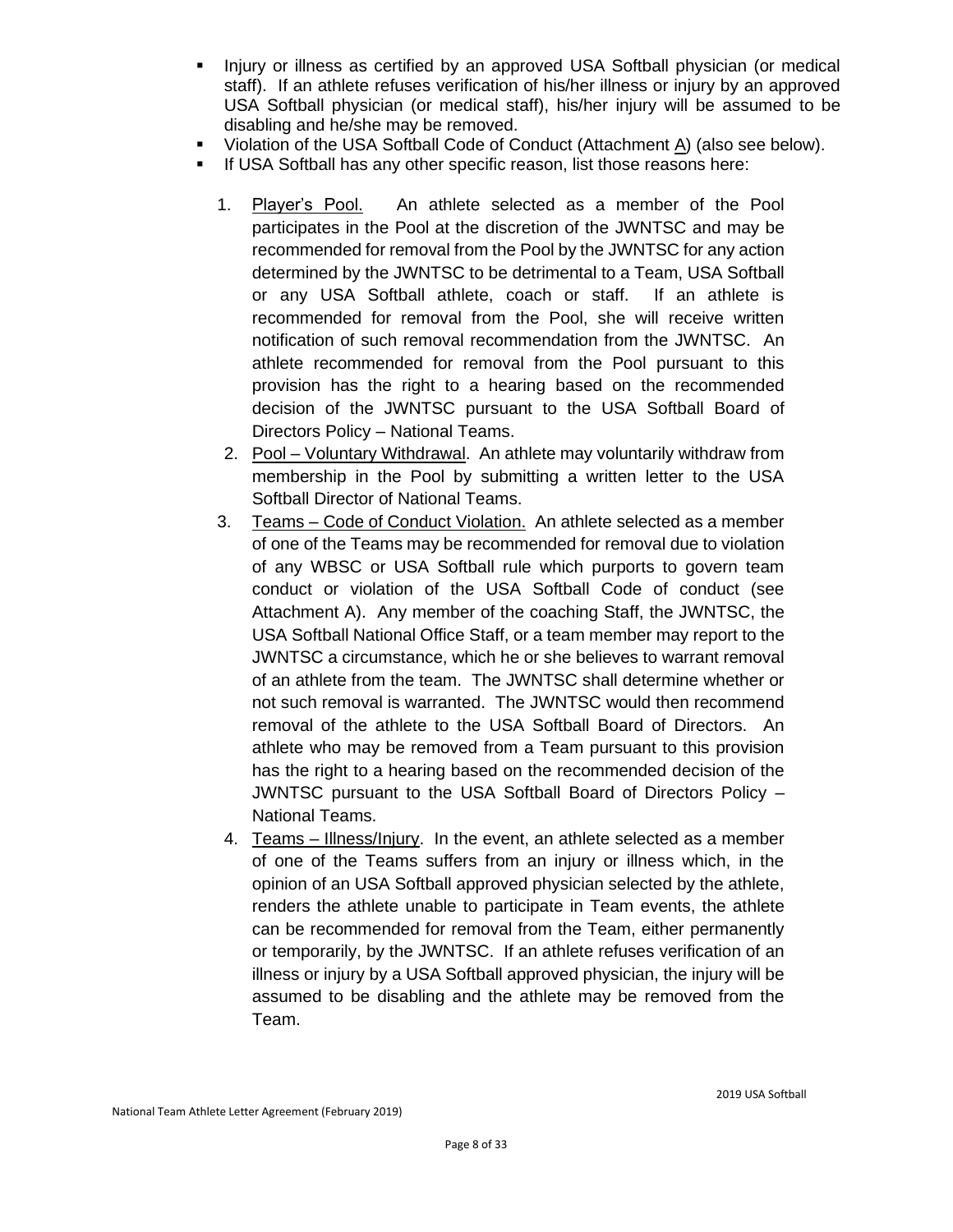- 5. Teams Voluntary Withdrawal. An athlete may voluntarily withdraw from membership on one of the Teams by submitting a written letter to the USA Softball Director of National Teams.
- 6. An athlete who may be removed from the Team pursuant to this provision has the right to a hearing pursuant to the USA Softball Board of Directors Policy – National Teams.
- B. An athlete may be removed from Nomination or from the Team at any time for violation of IOC (for the Olympics), PASO (for the Pan American Games), WBSC, USOC, USADA and/or WADA anti-doping protocol, policies and procedures. In such instances, the adjudication process will be managed through the United States Anti-Doping Agency.

#### **III. REPLACEMENT OF ATHLETES**

A. Describe the process by which the replacement pool of athletes will be identified:

Replacement players will be members of the Player Pool as defined in Section  $I(A)(3)$ .

B. Describe how the replacement athletes(s) will be selected to replace a previously nominated athlete, should a vacancy occur:

In the event an athlete is removed from the National Team, National Training Team, Elite Team, World Championship or Pan Am Championship Team, the JWNTSC or its designee shall choose a replacement player from the Pool. In the event an athlete is removed from the Pan Am Championship Team, a replacement player shall be chosen from the players named as replacement players. The selection shall be made based upon the Selection Criteria outlined in this document.

C. Identify the group or committee that will be responsible for making athlete replacement determinations:

1. Group or committee who determines the replacement prior to acceptance by USOC:

Junior Women's National Team Selection Committee

#### **IV. SUPPORTING DOCUMENTS**

USA Softball will retain all supporting documents, including scouting or evaluation forms, etc., and data from the selection process for six months past the date of the last event. Such documentation will include the forms and reports referred to in these selection procedures, any summary forms prepared by the JWNTSC in the selection process, and any statistics or other data compilations used by the JWNTSC in the selection process.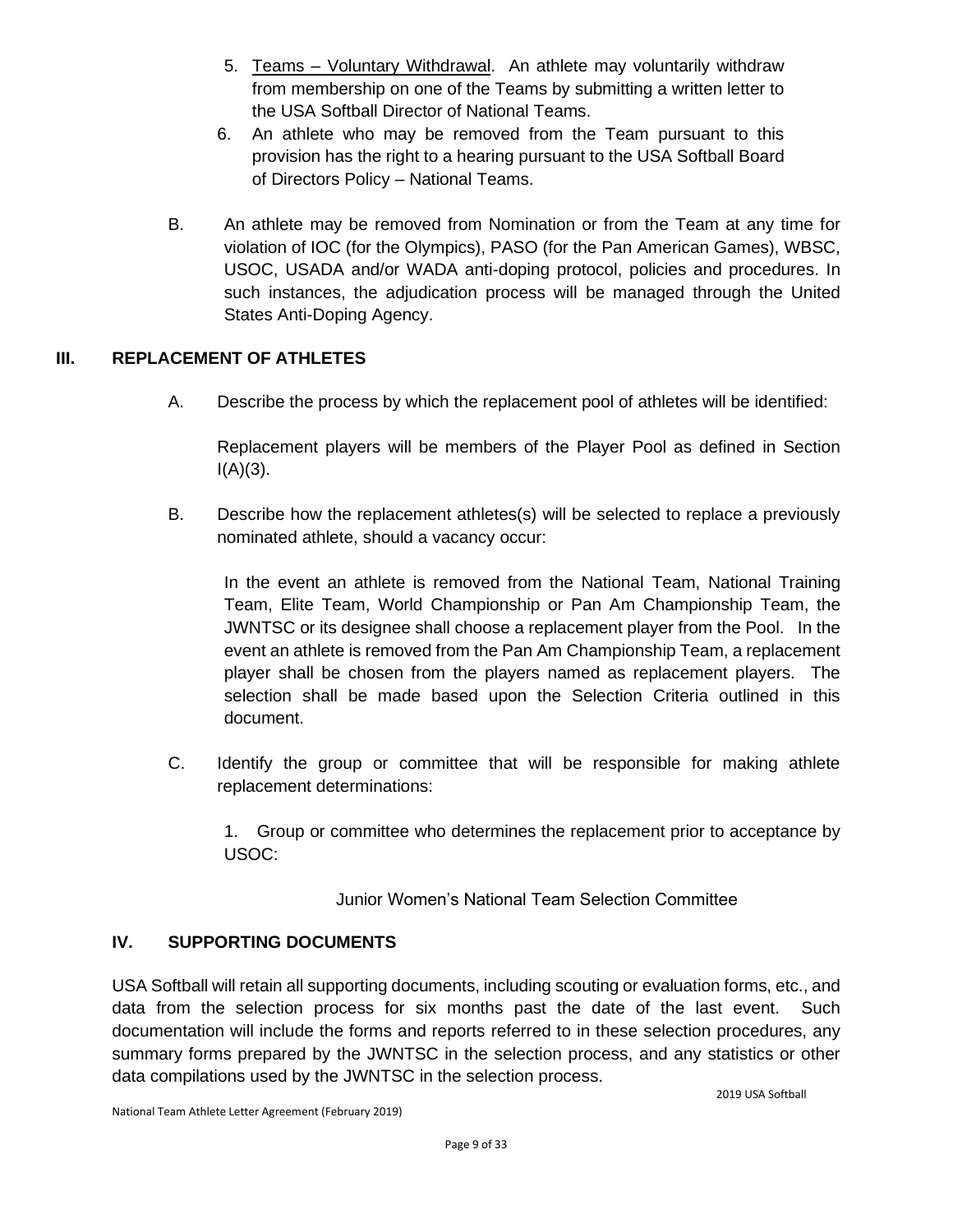#### **V. REQUIRED DOCUMENTS**

The following documents are required to be signed by an athlete as a condition of participation in the World Championship, Olympic or Pan American Games and are included as attachments:

> USA Softball Code of Conduct, attached as Attachment A. National Team Letter of Agreement Attachment B Medical Treatment Consent Form Attachment C Travel Form Attachment

#### **VI. PUBLICITY/DISTRIBUTION OF PROCEDURES**

The approved Selection Procedures (complete and unaltered) will be posted/published by the USA Softball in the following locations:

- A. USA Softball Web site: *[www.usasoftball.com](http://www.usasoftball.com/)* These procedures will be posted as soon as possible.
- B. USA Softball Official Publication (if any): N/A
- C. Other: N/A

#### **VII. MANDATORY TRAINING AND / OR COMPETITION**

Specify the location, schedule and duration of mandatory training and/or competition:

A mandatory training program will be created for the Teams. Once the program is developed, the affected athletes will be informed no later than 45 days prior to each mandatory training, competition and event. Each member of the Teams is expected to participate in the program of training developed.

All requests for waivers from participation in mandatory events must be presented to the JWNTSC in writing prior to the event. As soon as practical after receipt of the request, the JWNTSC will review the request and approve or deny it. All waivers must be granted by the JWNTSC in writing. The athlete understands fully and clearly that it is her responsibility to provide the JWNTSC with a written verification of any emergency, illness, or injury (illness or injury to be verified by USA Softball approved physician selected by the athlete). Should verification of athlete injury or illness signed by the approved physician not be received by the JWNTSC within five (5) business days of the initial written waiver request, the waiver request shall become null and void.

The JWNTSC will provide the athlete written approval or denial of the waiver request within five (5) business days of receiving verification, unless it is a time sensitive issue, in which case the decision will be made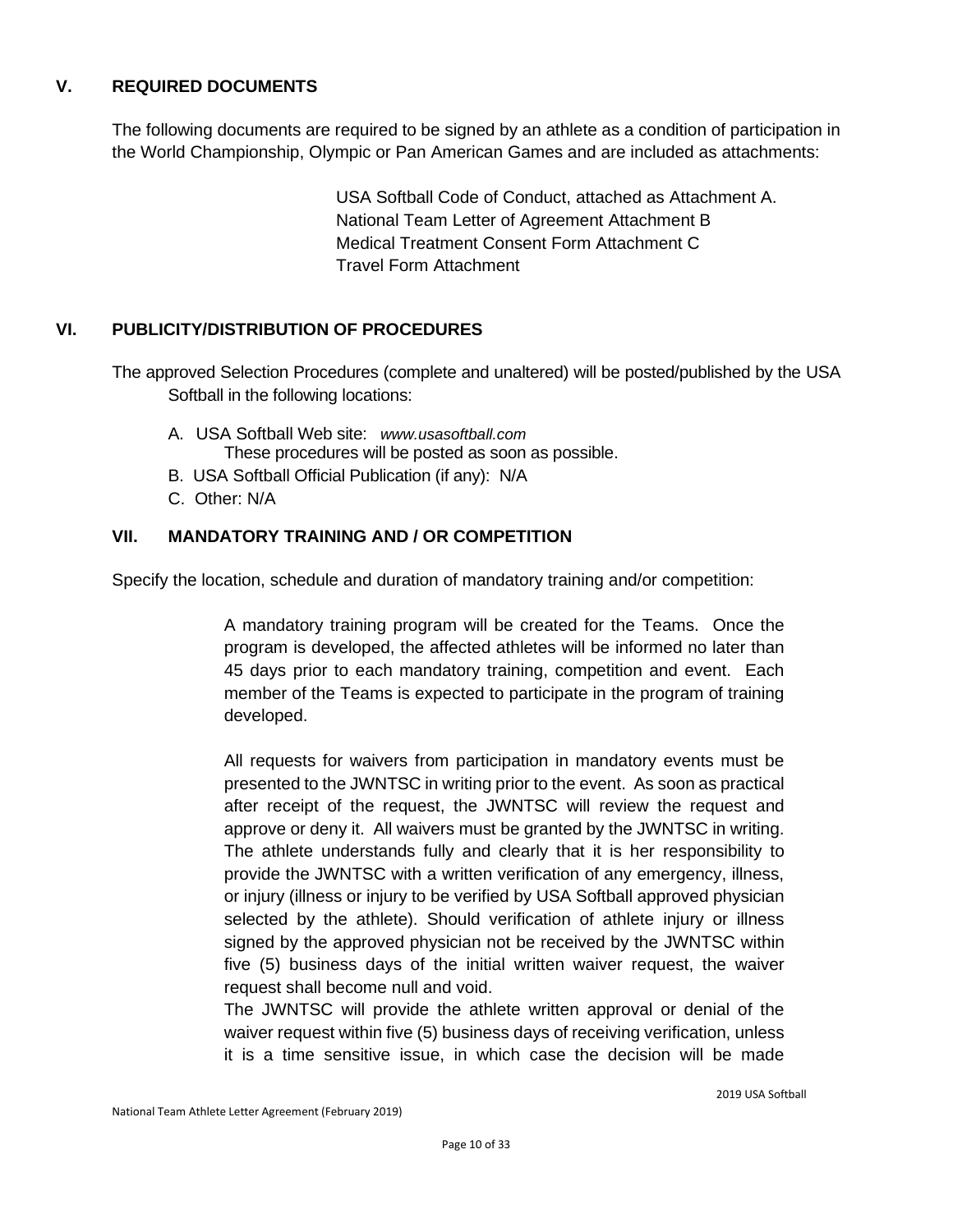immediately. Any mandatory event missed during that time shall be deemed by USA Softball to have been missed without excuse.

#### **VIII. ANTI-DOPING REQUIREMENTS**

Athletes must adhere to all IOC (for the Olympics), PASO (for the Pan American Games), WBSC, USOC, USADA and/or WADA anti-doping protocols, policies and procedures. This includes participation in out of competition testing as required by the IOC (for the Olympics), PASO (for the Pan American Games), WBSC, USOC, USADA and/or WADA Rules.

#### **IX. DEVELOPMENT OF SELECTION PROCEDURES**

The following committee/group (include names and titles) was responsible for creating these Selection Procedures:

| Name                 | Position                                  |
|----------------------|-------------------------------------------|
| Derek Allister       | <b>NFCA Representative</b>                |
| Avon Meacham         | USA Softball of MD-DC-DE                  |
| Carol Bruggeman      | <b>NFCA Representative</b>                |
| Catharine Osterman   | Athlete Representative                    |
| Janae Leles          | Athlete Representative                    |
| Kyla Holas           | U-18 Women's National Team Head Coach     |
| <b>Beverly Wiley</b> | USA Softball of Rhode Island Commissioner |

These selection procedures were developed by the Chief Sport Development/Performance Officer Chris Sebren in consultation with the JWNTSC, including one (1) duly elected Athlete Representative.

#### **X. NGB BYLAWS AND GRIEVANCE PROCEDURES**

Any athlete not selected as a member of one of the Teams can submit specific questions in writing to the JWNTSC with regard to their individual selection decision within five (5) business days of notification of the selection decision. The JWNTSC will respond to the inquiry in writing within ten (10) business days of receipt of the inquiry. There is an athlete appeal process set out in Board of Directors Policy-National Team. If an aggrieved athlete institutes an appeal, the athlete shall have the right to receive copies of the documentation referred to in Section IV, above, which pertains solely to that particular athlete.

#### **XII INTERNATIONAL DISCLAIMER**

These procedures are based on WBSC Americas and/or WBSC rules and regulations as presently known and understood. Any change in the selection procedures caused by a change in WBSC Americas and or WBSC rules and regulations will be distributed to the affected athletes immediately. The selection criteria are based on the latest information available to USA Softball. However, the selections are always subject to unforeseen, intervening circumstances, and realistically may not have accounted for every possible contingency.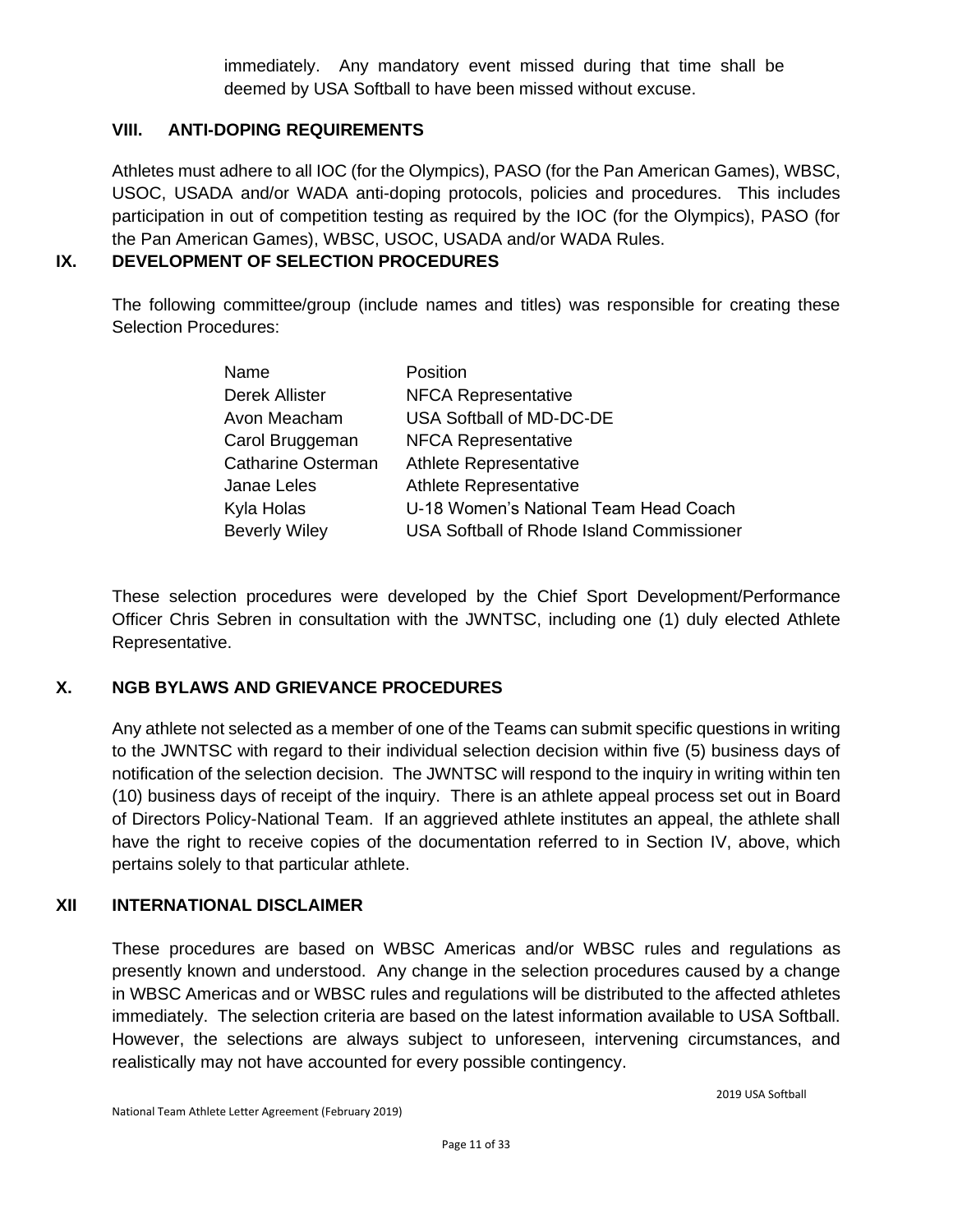If any force of nature, or force majeure, should cause the altercation or cancellation of any of the selection events listed in this document, these selection procedures will be revised, pursuant to their resubmission to the USOPC.

# **EXAMPLE**

February 12, 2019

Athlete Name

#### **RE: USA SOFTBALL U19 WOMEN NATIONAL TEAM MEMBER LETTER OF AGREEMENT – 2019**

Dear Athlete:

This letter sets forth the rights and responsibilities of the USA Softball ("USAS") and the members of USAS National Teams (including National Team, Elite Team, National Training Team) (each a "Team", collectively, the "Teams") with respect to your participation in USAS National Teams Programs. This letter agreement is intended to help you ("Athlete") understand what is expected of you as a Team member and explain the benefits available to you based on your participation and performance of certain obligations. Please review this information and, if agreeable to you, sign and date this letter where indicated and return it to Chris Sebren, USAS Director of National Teams.

**TERM**. This Agreement shall commence on the date executed by Athlete and shall expire on December 31st of the calendar year in which it was executed (the "Term").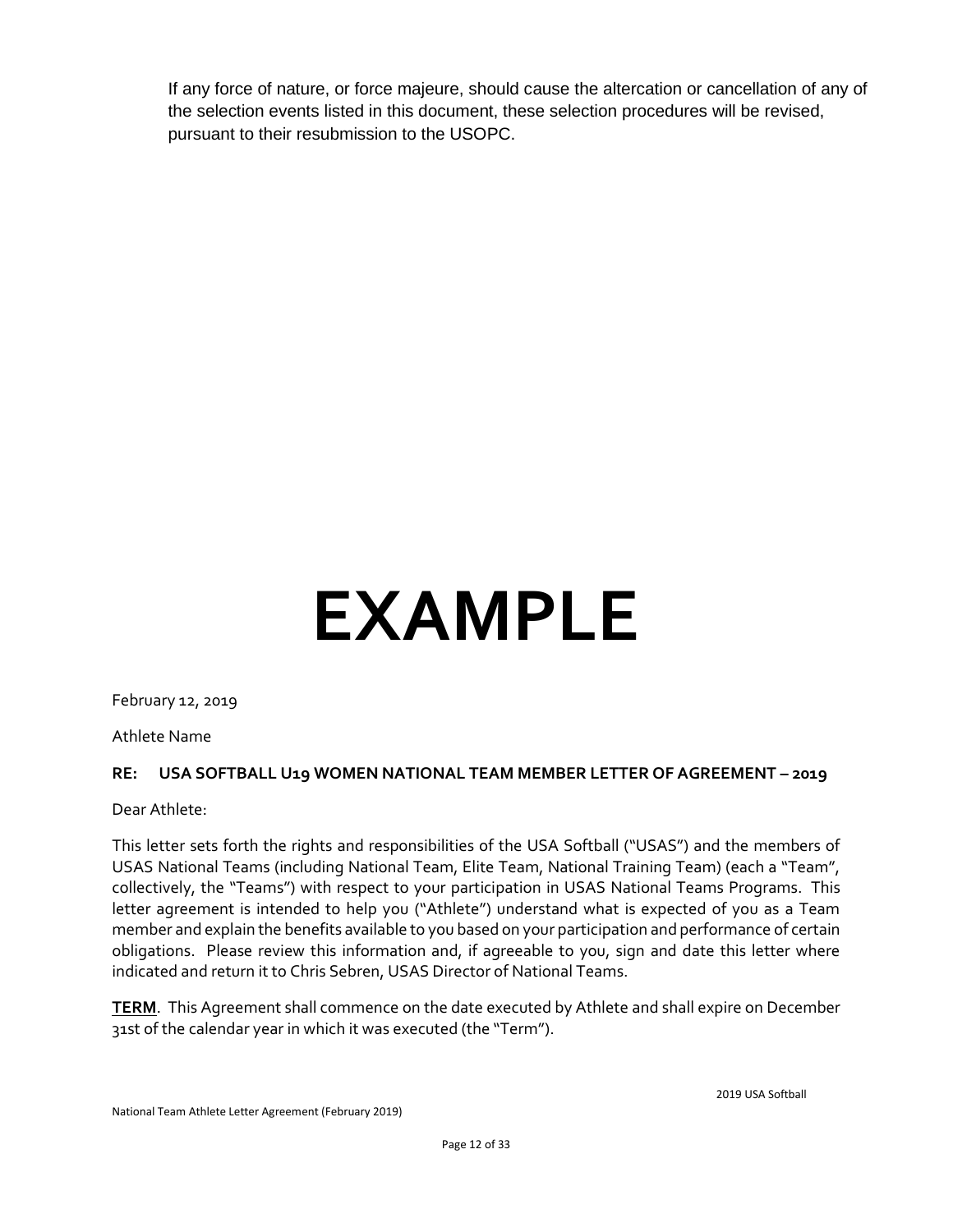**MEMBERSHIP ON TEAM.** Selection as a member of a Team, and continued participation as a Team member, is governed by USAS Athlete Selection and published on USAS website, www.usasoftball.com ("Selection Procedures"). Selection as a member of a Team does not guarantee selection for other Teams or participation in other USAS events or programs.

**ATHLETE GRIEVANCE PROCEDURES**. Athlete grievance procedures are provided for in the USA Softball Constitution, USA Softball Board of Director's Policy and Procedure, Article 105, USOC Bylaws Section 9, and the Selection Procedures. Nothing in this Agreement shall be deemed as affecting any rights Athlete may have under such provisions.

#### **ATHLETE DUTIES / RESPONSIBILITIES.**

*Participation at Official Events*. As a Team member, Athlete is expected to participate in certain training, competition and related events and designated as mandatory by USAS (an "Official Event"). Athlete is expected to attend and use their best efforts to participate fully in any Official Event. Athlete agrees to provide written, email or text notice to the USAS National Team Head Coach and the USAS Director of National Teams as soon as possible when Athlete suffers or discovers any injury, condition, scheduling conflict, event or occurrence, including but not limited to any medical or health condition, which might prevent, hinder, impede or otherwise affect Athlete's full participation in any Official Event. Any such injury or health condition must be verified by a USAS approved physician. It is the responsibility of the Athlete to obtain such verification. Athlete will not be allowed to participate unless the USAS approved physician states in writing that such participation is allowable given the condition of the Athlete. If such injury or health condition will prevent Athlete's full participation in an Official Event, Athlete must request a waiver excusing their attendance or participation at an Official Event in accordance with the procedure for such requests set out in the Selection Procedures. A schedule of presently-known events is attached hereto as " $\frac{\text{Attachment } 5''}{\text{and event schedules}}$  are subject to change.

*Training / Conditioning*. Athlete agrees to adhere to any strength, conditioning and/or training regimen assigned to Athlete by a USAS coach, a USAS strength and conditioning coach or a USAS trainer and to use their best efforts to maintain a level of physical fitness that is competitive in the international field of fast pitch softball, as determined by USAS.

*Adherence to Code of Conduct and Terms of this Agreement*. Athlete agrees to abide by the terms of this Agreement and the terms and conditions of the USA Softball Constitution, The USA Softball Code of Conduct, a copy of which is attached hereto as "Attachment 1" and is expressly incorporated into this Agreement by reference.

*Agreement to Anti-Doping Rules, Procedures, Testing and Binding Arbitration.* Athlete agrees that during the term of this Agreement, he/she will not take any substance or engage in any practice which IOC, PASO, WBSC, WADA, USADA or the USOC has designated or hereafter may designate as a banned substance, prohibited method or an anti-doping rule violation. Athlete shall adhere to all anti-doping protocols, policies and procedures established by such organizations and/or any organization which has jurisdiction over the Team. Athlete understands and agrees that the WBSC Anti-Doping Rules and U.S. Anti-Doping Agency Protocol for Olympic and Paralympic Movement Testing (USADA Protocol) and all other policies and rules adopted by the IOC, PASO, WBSC, WADA, USADA or the USOC apply to me and that it is my responsibility to comply with those rules. Athlete agrees to submit to drug testing at any time and understands that the use of methods or substances prohibited by the applicable anti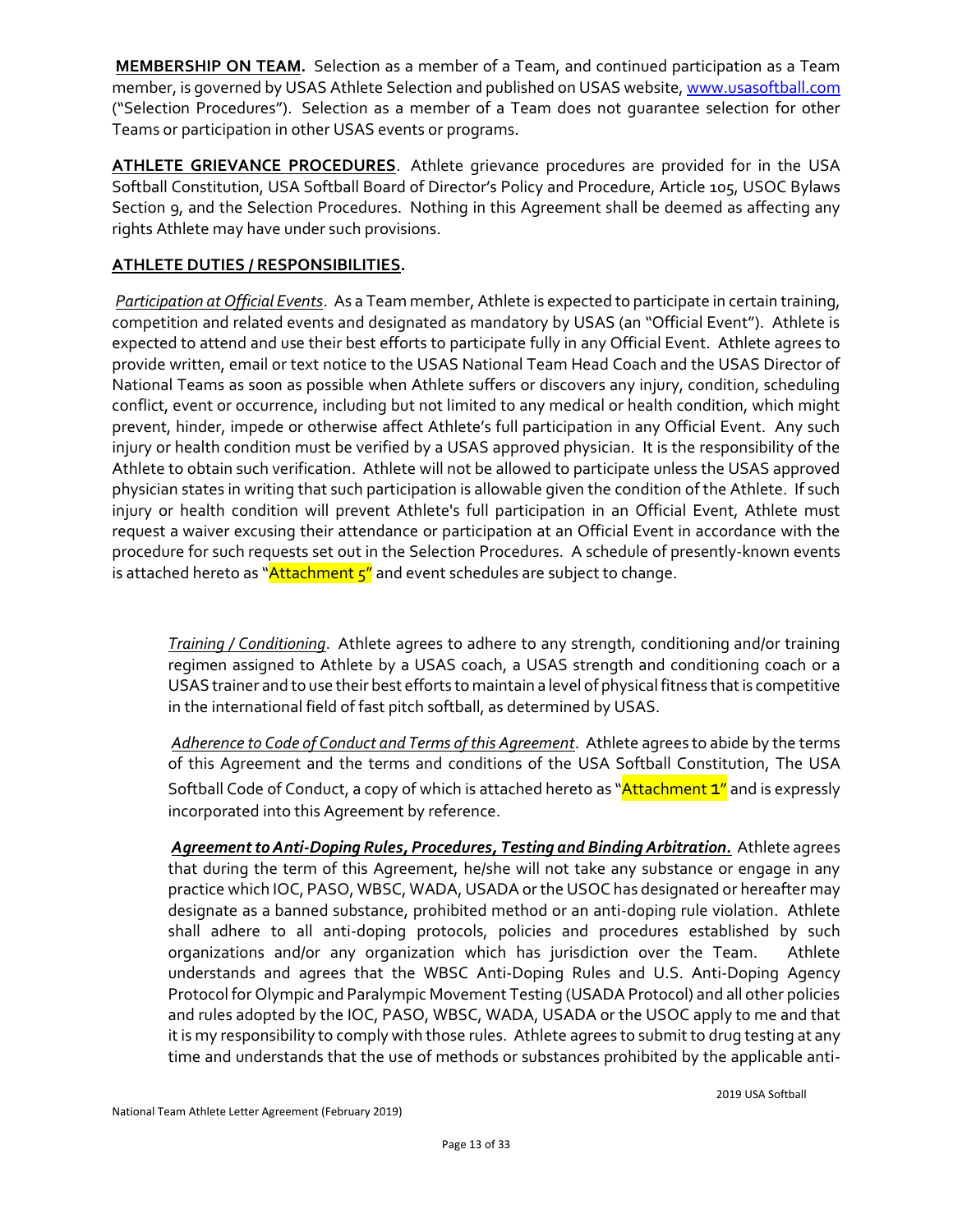doping rules would make me subject to penalties including, but not limited to, disqualification and suspension. If it is determined that Athlete may have committed a doping violation, Athlete agrees to submit to the results management authority and processes of USADA, including arbitration under the USADA Protocol, or to the results management authority of the WBSC and/or my national federation, if applicable or referred by USADA.

#### *ADVISORY: Before taking any medications, check the prohibited status at GlobalDRO.com. Also be sure to download the Supplement 411 app, or visit Supplement411.org to learn how to recognize and reduce the risks related to supplement use. If you have any anti-doping questions, please don't hesitate to call Athlete Express at (866) 601-2632.*

*Name, Picture, Likeness*. Athlete agrees to be filmed and photographed at any event in which Athlete participates as a member of a Team by the official photographers of the USAS or by any photographer approved or designated by the USAS, and by any official photographers and network(s) of the International Olympic Committee, United States Olympic Committee and/or World Baseball Softball Confederation, and/or the local organizing committee of any event. Athlete grants to USAS the right to use their name, picture, likeness, image, voice and biographical information concerning their participation in any such event (collectively "Player Attributes") for the purpose of promoting the sport of softball or USAS; promoting USAS sanctioned events; producing educational, historical or safety materials; raising funds for USAS; or promoting a particular USAS competition or event in which Athlete participates.

*USAS Promotional Appearances.* Occasionally, the Athlete may be asked to make promotional appearances on behalf of USAS for the purpose of promoting the sport of softball or USAS; promoting USAS sanctioned events; producing educational, historical or safety materials; raising funds for USAS; or promoting a particular USAS competition or event in which Athlete participates. Athlete is expected to make reasonable efforts to attend and participate in such appearances when requested. As to Tour Stop activities arranged for by the Tour Stop Host organizer (including clinics and/or dinners), it is expected that Athlete will be compensated by the Host for such appearances.

*USAS Sponsor Promotional Appearances.* Occasionally, USAS may ask Athlete to make a promotional appearance for or at the request of a USAS sponsor, supplier or licensee ("USAS Sponsor"). Athlete is not required to make such appearances.

*USAS Sponsor use of Player Attributes [This shaded paragraph is optional]*. By signing where indicated below this paragraph, Athlete grants to USAS the right to use their Player Attributes for the purpose of allowing a USAS sponsor, supplier or licensee ("USAS Sponsor") to identify itself as a USAS Sponsor in a manner approved by USAS, so long as such use of Athlete's Player Attributes is only in conjunction with a reference to such sponsor's status as a sponsor, supplier or licensee of USAS or the Team(s) and that USAS exercise reasonable efforts to require that the sponsor ensure that its materials do not represent or imply that Athlete personally endorses any company, product or service unless such USAS Sponsor has first obtained prior, written permission from Athlete to do so. Athlete agrees that the inclusion of their Player Attributes where the Player Attributes of at least two (2) other Team members are also featured shall not be regarded as a representation or implication that Athlete personally endorses any company, product or service featured in the materials. Provided, however, use of Athlete's Player Attributes by a USAS Sponsor shall be subject only to approval by USAS.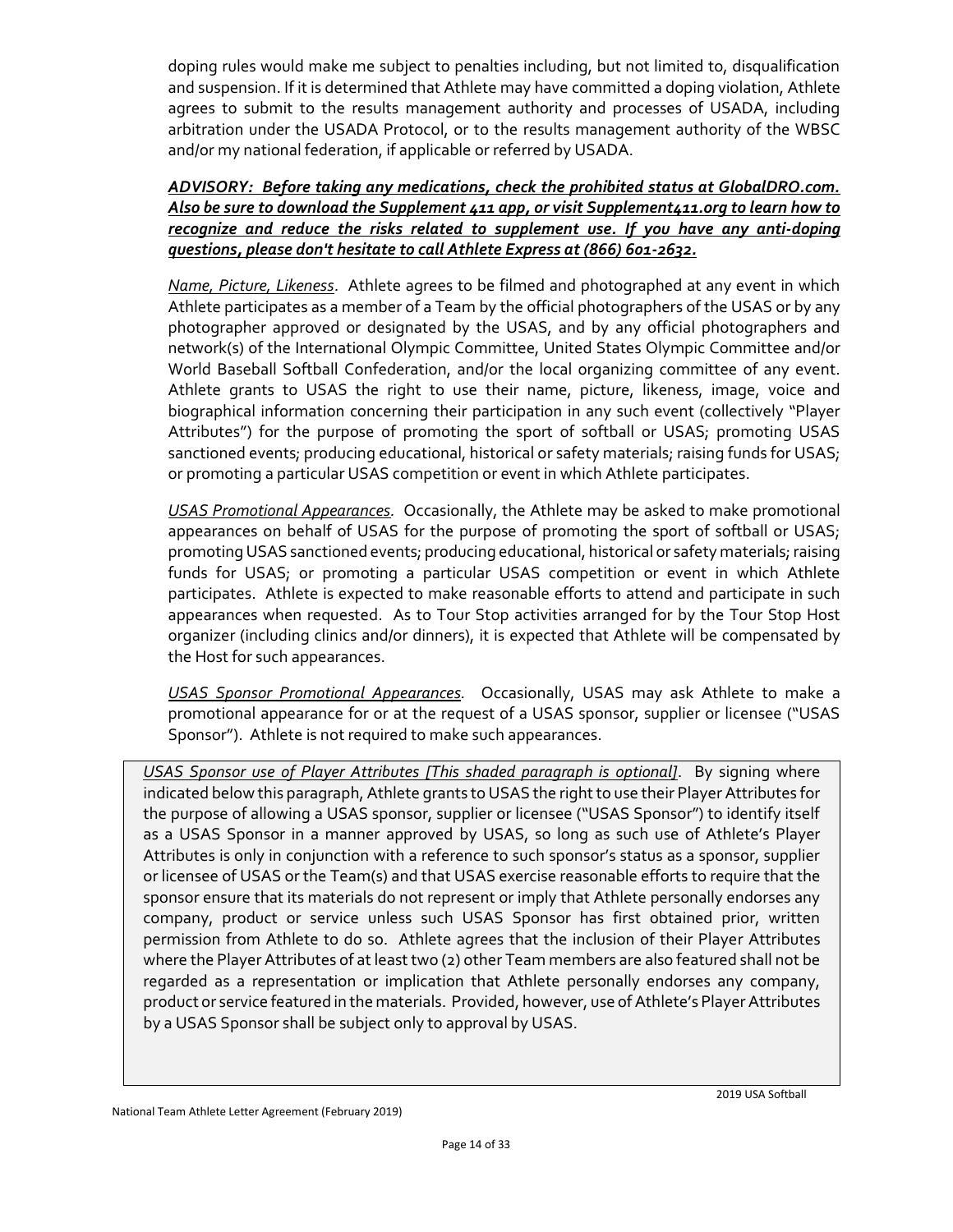#### **NOTE**: Athlete is not required to sign this paragraph to enter into this Agreement or to participate as a Team member.

Signature of Athlete or Parent / Guardian if under 18

\_\_\_\_\_\_\_\_\_\_\_\_\_\_\_\_\_\_\_\_\_\_\_\_\_\_\_\_\_\_\_\_\_\_\_\_\_\_\_\_\_\_\_\_

**MARKETING RIGHTS RETAINED BY ATHLETE.** Athlete shall have the right to enter into agreements with third parties ("Athlete Sponsors") for the use of their individual Player Attributes; provided, however, Athlete hereby represents, warrants, covenants and agrees that they have not permitted and shall not permit any Athlete Sponsor to use the Athlete's Player Attributes in a manner which would:

- (i) lead a reasonable person to conclude that such Athlete Sponsor is a sponsor or supplier of or endorsed by USAS or the Team unless such Athlete Sponsor is also a USAS Sponsor;
- (ii) be inconsistent with or imposes restrictions on the rights granted to USAS by the Athlete in connection with this Agreement; or
- (iii) be inconsistent or interferes with the Athlete's ability to fulfill each of the obligations imposed on him/her by this Agreement.

**EDUCATIONAL CONTENT**. Athlete is not required to devote Athlete's time and attention to assisting USA Softball with the creation of softball instructional videos and may decline such requests. To the extent the Athlete does assist USA Softball with the creation of such videos or content, such activities shall be governed by separate terms in a separate agreement between Athlete and USA Softball.

**LIMITATIONS ON USE**. Athlete agrees that he/she will not use any uniforms, clothing, apparel, accessories, equipment or other item provided to Athlete by USAS or any of USAS' Sponsors in connection with the sale, advertisement, promotion, marketing, or distribution of any good, product or service without first obtaining the express, written permission from USAS. Athlete further agrees that he/she will not knowingly permit the use by any third party of any uniforms, clothing, apparel, accessories, equipment or other item provided to Athlete by USAS or any of USAS' Sponsors in connection with the sale, advertisement, promotion, marketing, or distribution of any good, product or service without first obtaining the express, written permission from USAS. Athlete further agrees that he/she shall not make any endorsements or commercial appearances, sponsor any good, products or services, or use or consent to the use by any third party of any name, picture or likeness of Athlete in which he/she appears in or with any uniforms, clothing, apparel, accessories, equipment or other item provided to Athlete by USAS or any of USAS' Sponsors for the purpose of advertising, distributing, marketing, promoting or selling any good, product or service, unless Athlete has first received the express, written permission from USAS. This paragraph shall specifically include a prohibition on conducting non-USAS clinics and/or engaging in other activities in which Athlete appears in a USAS jersey or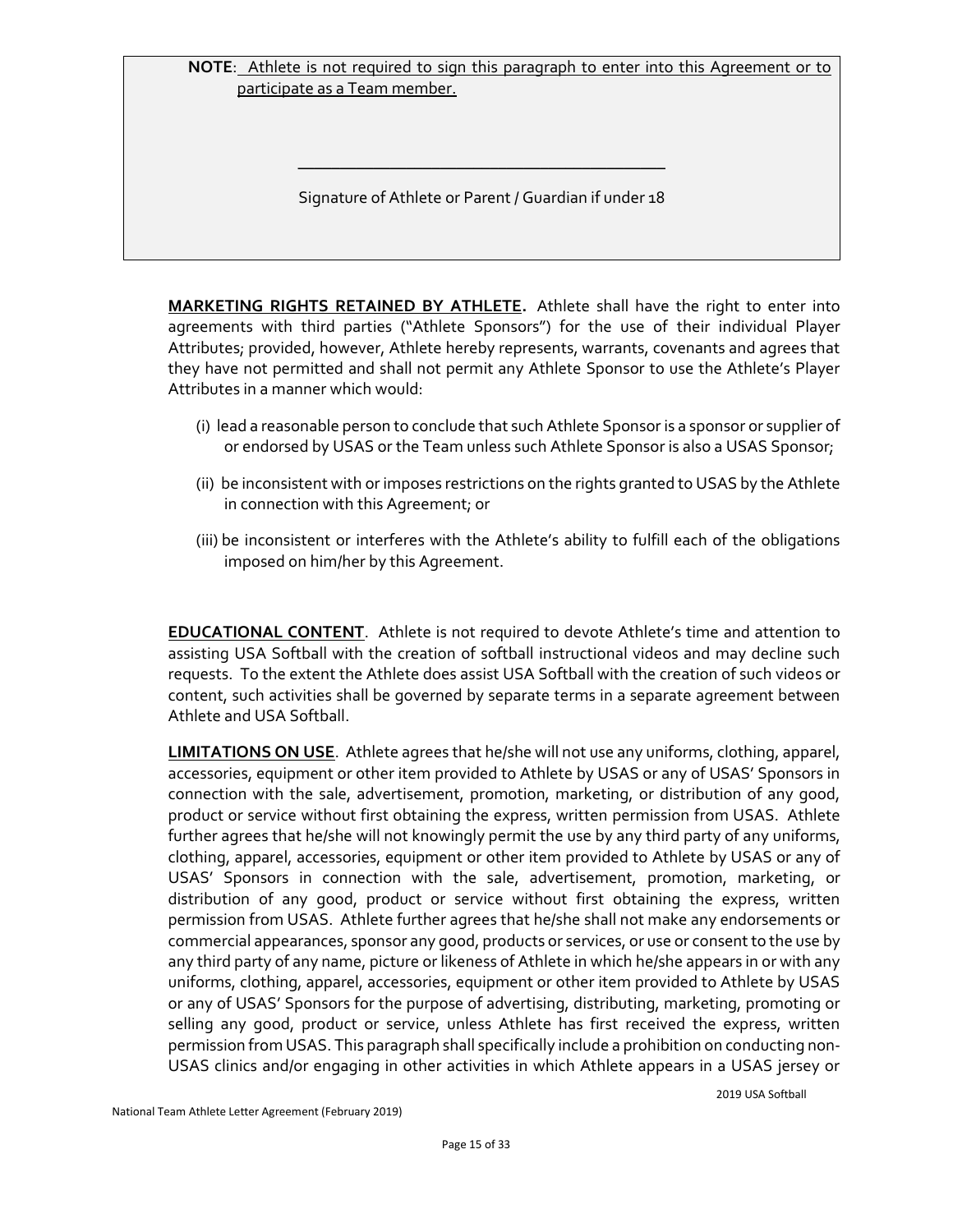uniform without the advance written permission of USAS. The obligations of this section shall survive the expiration or termination of this Agreement.

**Eligibility.** Athlete understands and agrees that it is their sole responsibility to conform with any and all eligibility rules now or hereafter established or promulgated by the organizations which govern competitions in which Athlete may compete, including but not limited to eligibility rules established or promulgated, whether now in existence or hereafter adopted, by USAS, the WBSC, the USOC, the IOC, the Pan American Sports Organization, the National Collegiate Athletic Association, the National Association of Intercollegiate Athletics, and/or the National Federation of State High School Associations.

**Consent for Medical Treatment.** Athlete shall execute the *Medical Treatment Consent Form* attached as an "Attachment 2". Once executed, such Consent Form shall be expressly incorporated herein and become a part of this Agreement.

**Agreement to Be Bound by SafeSport Rules.** At all times while a member of the Team, Athlete shall comply with the education and training requirements of the US Center for SafeSport. At all times while a member of the Team, Athlete shall comply with any applicable mandatory reporting requirements of the US Center for SafeSport. At all times while a member of the Team, Athlete consents to and agrees to be bound by the jurisdiction and rules of the US Center for SafeSport.

**Agreement to Criminal Background Check (Adult Athletes).** At all times while a member of the Team so long as Athlete is at least 18 years of age, Athlete consents to a criminal background check. Athlete shall comply with USA Softball policies and sign any necessary authorizations for the completion, from time to time, of a criminal background check. The criminal background check shall be evaluated consistent with the standards set forth at "Attachment 7".

**Agreement to Comply with Applicable Law (Adult Athletes).**If applicable, Athlete shall comply with any and all mandatory reporting obligations required by local, state or federal law. Athlete is advised that any observed suspicions or instances of 'child abuse' as that term is defined by federal law may be subject to mandatory reporting obligations of federal law (34 U.S. Code § 20341), which would require mandatory reporting within 24 hours to an applicable State's Child Protective Services agency and/or the Federal Bureau of Investigation.

**Athlete Repayment Obligation**. In the event of a violation as described in the immediately following section concerning payments to Athlete, Athlete will be responsible to repay the USOC for sums received by Athlete pursuant to the terms and requirements of this Agreement.

**USAS RESPONSIBILITIES.** In exchange for Athlete's participation in the National Teams Programs in accordance with this Agreement, USAS agrees to provide the following to Athlete.

Payments, Limitations and Conditions. If applicable, a schedule of payments is attached as an "Attachment 3" to this Agreement, and any such payments shall be subject to the following limitations and conditions:

> **(a)** In the event Athlete is determined ineligible as a result of any violation of the obligations of this Agreement, including any violation of any anti-doping or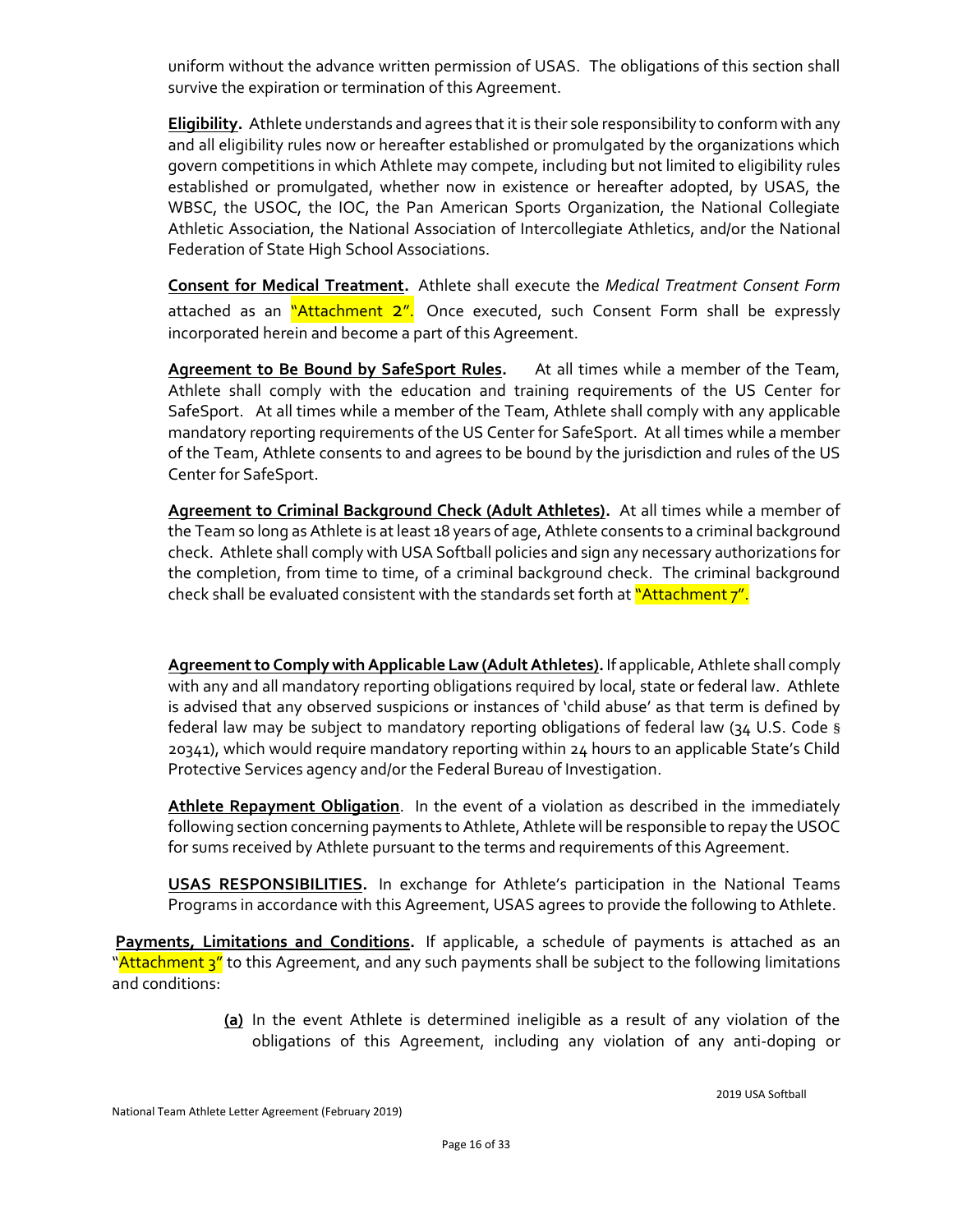SafeSport requirements, then the Athlete shall not be entitled to receive any payments during the Athlete's period of ineligibility.

- **(b)** In an instance where an Athlete Support payment is made after the occurrence of an anti-doping violation, but prior to a final determination of the anti-doping rule violation, Athlete shall have a repayment obligation to the USOC equal to the amount of the benefit received during such time period.
- **(c)** In the event Athlete is determined to be ineligible as a result of a breach of Athlete's obligations (including any anti-doping obligations), then, at the conclusion of the ineligibility period, Athlete will be required to re-qualify for the Athlete Support Program.
- **(d)** For any payment that is based upon a single competitive result (such as OpGold), if Athlete loses a competitive result or does not participate in an applicable competition as a result of an anti-doping violation, then Athlete will be ineligible to receive any such applicable payment.
- **(e)** For any payment that is based upon a single competitive result (such as OpGold), in an instance where a payment is made to Athlete after the occurrence of an antidoping violation, but prior to a final determination of the anti-doping rule violation, Athlete shall have a repayment obligation to the USOC equal to the amount of the applicable payment(s) for such time period and such competitive event(s).

**Per Diem.** When Athlete is required to stay overnight for participation in an Official Event, USAS shall pay the Athlete the sum of Fifty Dollars (\$50.00) for each twenty-four (24) hour period Athlete is in attendance at an Official Event or provided, however, that on days when athlete is provided meals by the Local Organizing Committee and/or free meals are provided by the hotel where athlete is staying, Per diem will be pro-rated (breakfast -\$10, lunch -\$15, and dinner - \$25) based on number of free/provided meals per day.

**Housing.** Unless USAS determines in good faith that attendance of the Athlete at an Official Event does not require an overnight stay, USAS shall pay for all reasonable and necessary housing or hotel expenses, as determined by USAS, actually incurred by the Athlete in attending such Official Event at a hotel or other place of overnight accommodation chosen or approved by USAS.

**Transportation**. USAS shall provide Athlete all necessary and reasonable travel expenses actually incurred by the Athlete for travel by air or ground while traveling to or from any event where Athlete's attendance or participation was at the invitation or request of USAS. Travel Form Information, Policies and Guidelines is "Attachment 6".

**Royalties from Memorabilia Sales.** Athlete understands and agrees that USAS Memorabilia Program, if applicable is attached hereto as "Attachment  $4^{\prime\prime}$ , applies to the sale of USAS memorabilia and that Athlete is entitled to certain benefits as outlined therein. Athlete agrees to abide by the terms and conditions of USAS Memorabilia Program and such is incorporated herein by reference and made a part of this Agreement.

**RELATIONSHIP BETWEEN THE PARTIES.** Athlete is acting as an independent contractor unrelated to USAS or any of its subsidiary or affiliated companies; and nothing in this Agreement is intended to create a relationship, express or implied, of employer-employee or principal-agent between USAS and Athlete. Athlete has made a significant investment in time and money in developing the necessary skill

2019 USA Softball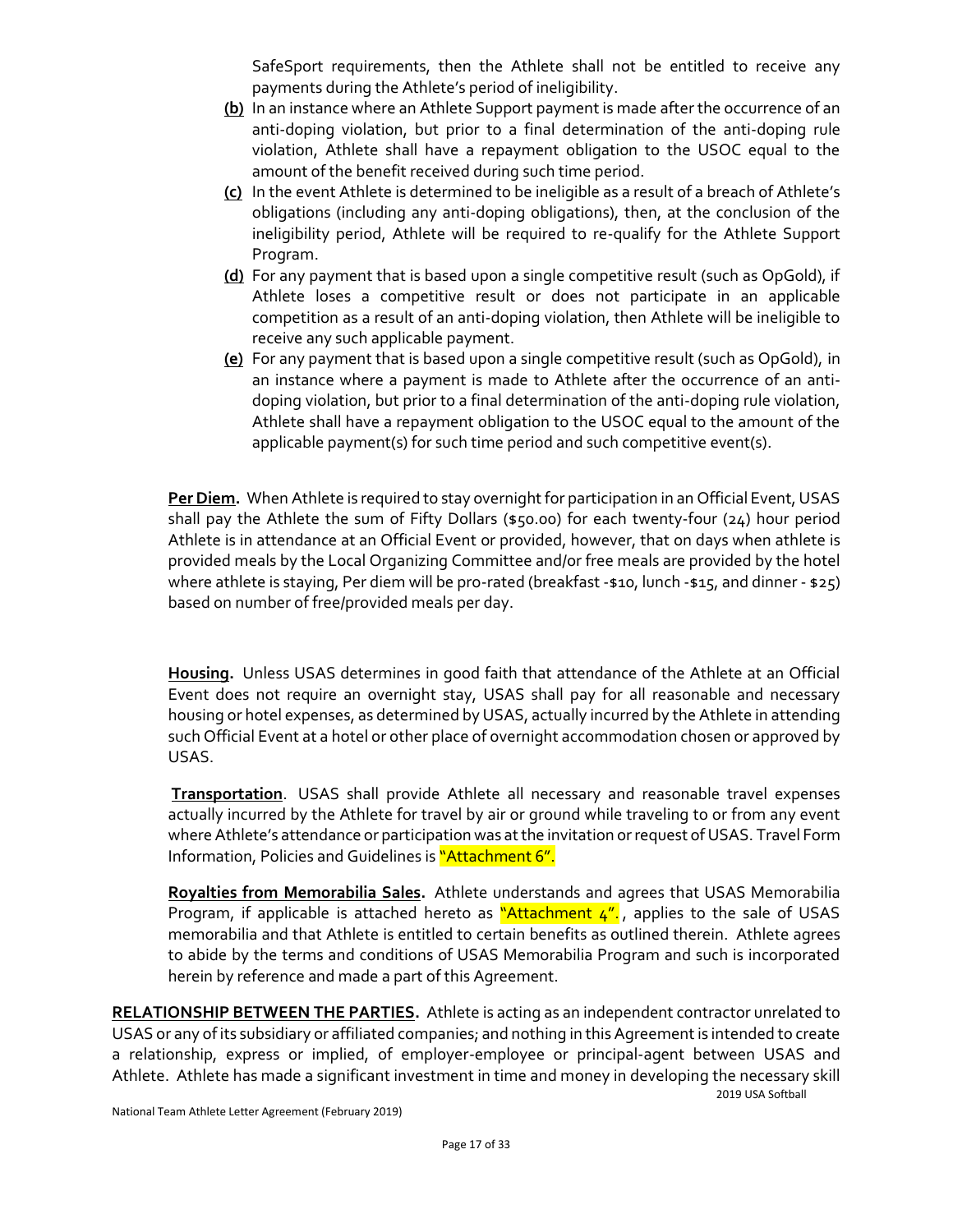and training to perform their responsibilities under this Agreement. Athlete acknowledges that as an independent contractor they are not entitled to participate in or request any benefits from USAS or any of its subsidiary or affiliated companies other than the benefits expressly set forth in this Agreement. Athlete expressly acknowledges and agrees that they will not be treated, and will not seek to be treated, as an employee of the USAS or any of its subsidiary or affiliated companies for any purposes. Athlete shall not have nor represent their self as having any authority to make contracts in the name of or binding on USAS or to pledge USAS' credit or extend credit in the name of USAS or to license or consent to the use of properties owned by USAS. Athlete shall be solely responsible for all taxes for any payments, benefits or income received in connection with or relating to Athlete's performance under this Agreement, and Athlete shall defend and indemnify USAS from and against any liability, loss or expense arising from any such taxes. Athlete, as an independent contractor, is not entitled to benefits under USAS' workers' compensation insurance coverage.

**OUTSIDE EMPLOYMENT**. Athlete shall not be restricted from engaging in any employment or services with other entities so long as such does not adversely affect Athlete's responsibilities under this Agreement or otherwise presents a conflict of interest as determined by USAS' staff. In the event Athlete disagrees with USAS' initial determination, Athlete may submit the issue for review and determination by USAS' Judicial Committee.

**ACKNOWLEDGMENT OF RISK.** Athlete hereby expressly acknowledges and understands there are several risks incidental to participation in the sport of softball which may result in serious bodily injury and possibly death. With full knowledge and awareness of these risks, Athlete hereby voluntarily agrees to participate in each of the Official Events held or conducted during the term of this Agreement as may be requested by USAS.

**WAIVER.** No action, omission or oral statement by either party shall be construed as a waiver of any term or provision of this Agreement unless such waiver is evidenced in a writing signed by the party to be charged with such waiver. A waiver by any party of a breach of any provision of this Agreement, as evidenced by a writing in the manner set forth in the immediately preceding sentence, shall not operate as or be construed to be a waiver of any other breach of this Agreement. Failure by any party to insist upon strict adherence to any term of this Agreement on one or more occasions shall not be considered a waiver or deprive such party of the right thereafter to insist upon strict adherence to that term or any other term of this Agreement.

**SURVIVAL OF OBLIGATIONS.** Notwithstanding the Term of this Agreement, all of the following obligations contained in the following sections within in this Agreement shall survive the expiration or termination of this Agreement, and shall be continuing after the Term of this Agreement: *Name, Picture, Likeness*; *USAS Sponsor use of Player Attributes;* **LIMITATIONS ON USE**.**; Eligibility; Agreement to Testing, Protocols and Binding Arbitration; ACKNOWLEDGMENT OF RISK; CONTROLLING LAW; and COSTS AND ATTORNEYS' FEES**.

**ASSIGNMENT AND DELEGATION.** Neither party may assign any of the benefits derived from this Agreement nor delegate any of the responsibilities or obligations arising under this Agreement and any such assignment or delegation, or attempt to do so shall be null and void.

**CONTRACT AMENDMENT.** This Agreement may be amended or superseded only by an instrument in writing signed by both parties to this Agreement.

**CONTROLLING LAW.** This Agreement shall be governed by and construed in accordance with the law of the State of Oklahoma, excluding any choice of law rules which may direct the application of laws of any other jurisdiction.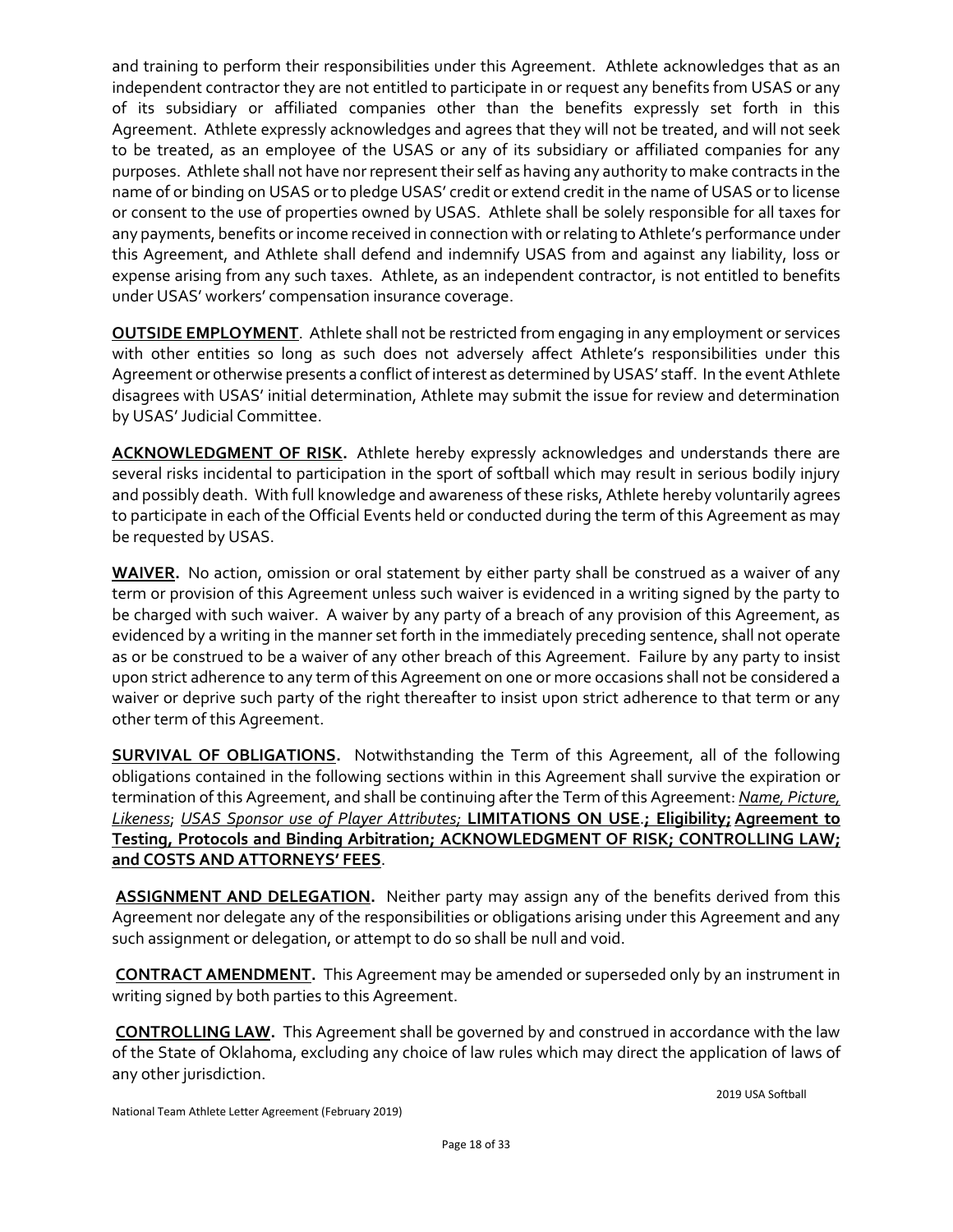**COSTS AND ATTORNEYS' FEES.** In the event that an action or suit is brought in any court of law to determine rights or obligations or damages under this Agreement, or any arbitration proceeding occurs, the parties agree that the prevailing party shall, to the extent allowable under applicable law, be entitled to reimbursement from the non-prevailing party of all reasonable costs and attorneys' fees incurred by the prevailing party in such action, suit or arbitration proceeding.

**EFFECT OF TEAM MOVEMENT.** In the event Athlete moves from one USA Softball Women's National Team to another USA Softball Women's National Team during the same calendar year, all of the obligations set forth in this Agreement shall remain applicable to Athlete (excepting only that the revised Team schedule shall apply).

**ELECTRONIC SIGNATURES; LEGALLY BINDING EFFECT.** This Agreement may be executed in one or more counterparts, each of which shall be deemed an original but all of which together will constitute one and the same instrument. A facsimile, PDF, scanned item, electronic signature (including "s/ name" signature), or other reproduction of this Agreement may be signed or executed by one or more of the parties, and a signed or executed copy of this Agreement may be delivered by one or more of the parties by facsimile, email or similar instantaneous electronic transmission device pursuant to which the signature of, or on behalf of, the party can be seen, and such signature (including electronic signature) and delivery shall be considered valid, legally binding and effective for all purposes.

**INCORPORATED ATTACHMENTS.** Notwithstanding the signature lines and signature areas on any Attachments to this Agreement, **Attachments 1 through 7** are expressly incorporated by reference herein and each such Attachment forms a part of this Agreement. Athlete agrees (and any parent/guardian of any Athlete agrees) to be bound by each of the terms and provisions of each of the Attachments hereto regardless of whether the specific Attachment is specifically signed by any Athlete or parent/guardian. By signing this Agreement, the Athlete and parent/guardian agrees to be bound by each of the Attachments to this Agreement.

If you agree to abide by the terms outlined above and contained in any Attachments hereto, please sign and date this letter where indicated below and return it to me.

Should you have any questions about the issues raised herein, please do not hesitate to call me to discuss. Additionally, if the Athlete has any questions about his/her rights and responsibilities under this agreement, the Athlete may contact the USOC Athlete Ombudsman at 719-866-5000 or [ombudsman@usathlete.org.](mailto:ombudsman@usathlete.org) Athlete may also refer to the USOC Policy Regarding NGB Athlete Agreements a[t https://www.teamusa.org/Footer/Legal/Other-Documents.](https://www.teamusa.org/Footer/Legal/Other-Documents)

Thank you for your assistance.

Sincerely,

Chris Schw

Chris Sebren Director, National Teams

National Team Athlete Letter Agreement (February 2019)

2019 USA Softball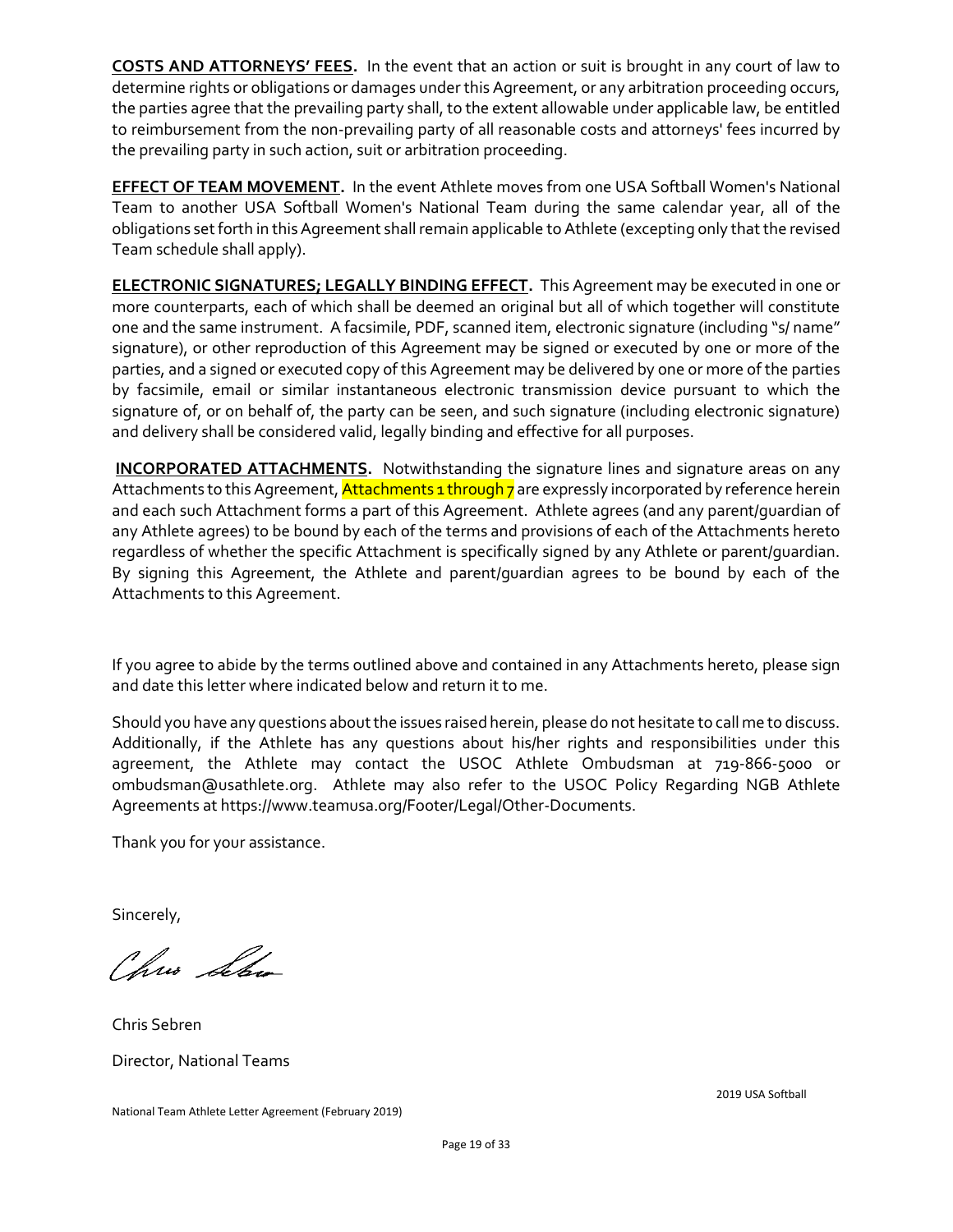

#### 2801 N.E. 50<sup>th</sup> Street, Oklahoma City, OK 73111-7203 Phone: (405) 424-5266 Fax: (405) 424-3855 registerasa.com ● usasoftball.com ● officialgear.com ● usasoftballstore.com

#### **USA SOFTBALL U19 WOMEN'S NATIONAL TEAM MEMBER LETTER OF AGREEMENT – 2019**

**AGREED TO AND APPROVED**:

By:

"Athlete"

ATHLETE NAME:\_\_\_\_\_\_\_\_\_\_\_\_\_\_\_\_\_\_\_\_\_\_\_\_\_\_\_\_\_\_\_\_\_\_\_\_\_\_\_\_\_\_\_\_\_\_\_\_\_\_\_

Please print your name

ATHLETE'S SIGNATURE:\_\_\_\_\_\_\_\_\_\_\_\_\_\_\_\_\_\_\_\_\_\_\_\_\_\_\_\_\_\_\_\_\_\_\_\_\_\_\_\_\_\_\_\_\_\_\_

Signature Date

2019 USA Softball

National Team Athlete Letter Agreement (February 2019)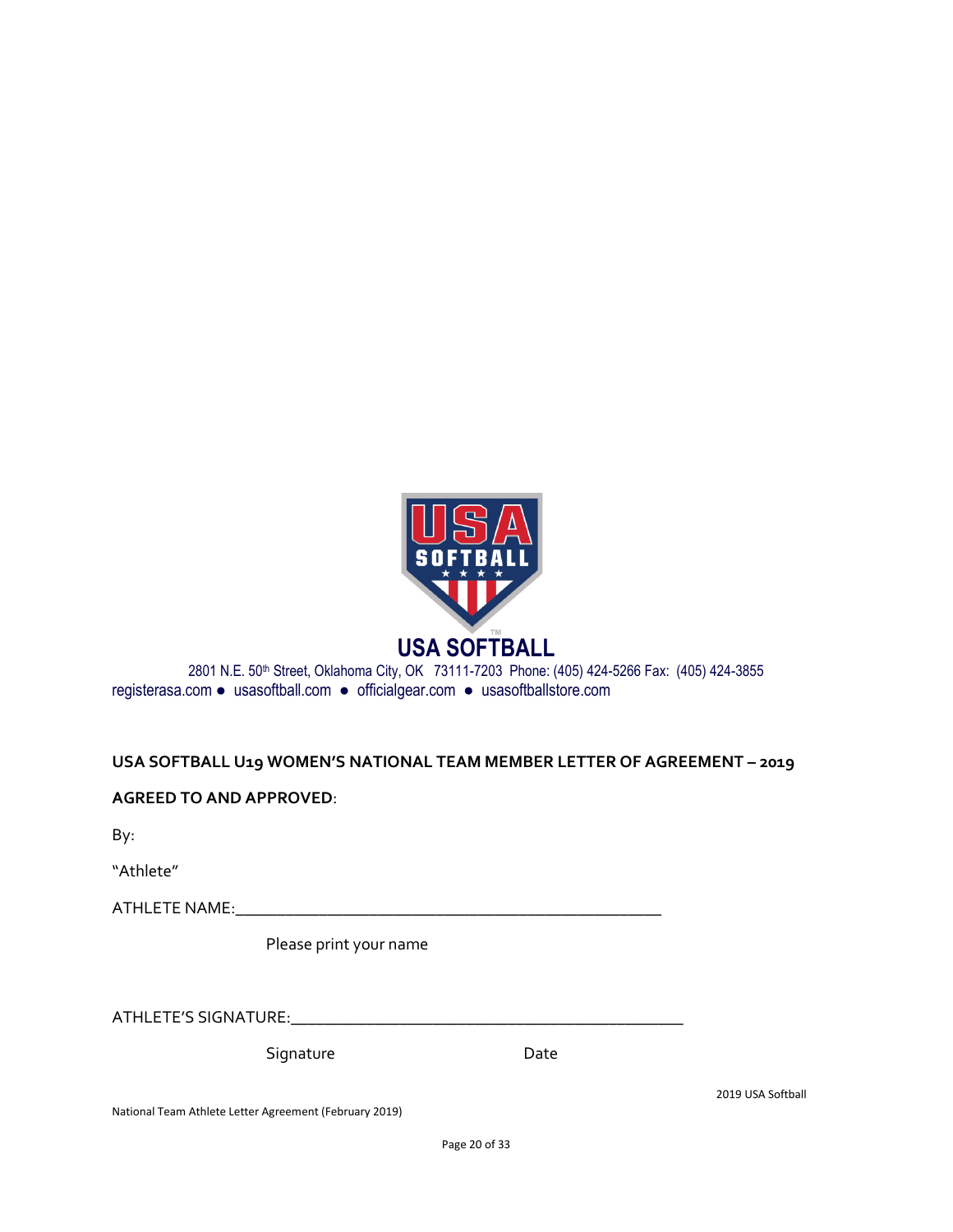*"Parent/Guardian Signature is needed if Athlete is under the age of 18"*

PARENT/GUARDIAN NAME:\_\_\_\_\_\_\_\_\_\_\_\_\_\_\_\_\_\_\_\_\_\_\_\_\_\_\_\_\_\_\_\_\_\_\_\_\_\_\_\_\_\_\_\_

Please print your name

PARENT/GUARDIAN NAME:\_\_\_\_\_\_\_\_\_\_\_\_\_\_\_\_\_\_\_\_\_\_\_\_\_\_\_\_\_\_\_\_\_\_\_\_\_\_\_\_\_\_\_\_

Signature Date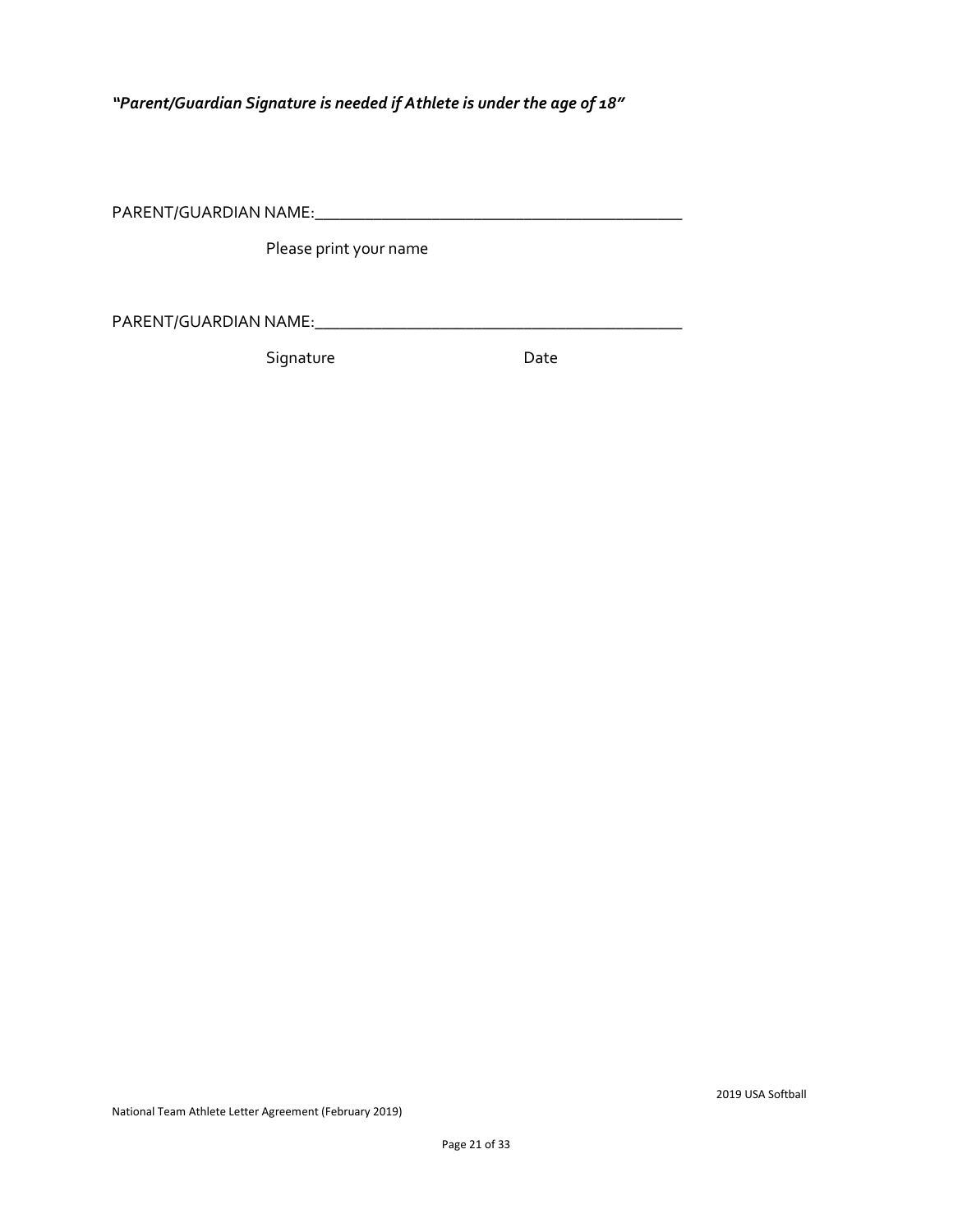#### "**ATTACHMENT 1"**

#### **USA SOFTBALL**

#### **CODE OF CONDUCT**

#### **ATHLETE PLEDGE**

I pledge to uphold the spirit of USA Softball Code of Conduct (the "Code"), which offers a guide to my conduct as a member of the USA National Softball Team (the "USA National Softball Team"). I acknowledge that I have a right to a hearing if my opportunity to compete is denied or if I am charged with a violation of this Code.

I have familiarized myself with the Code and understand that acceptance of its provisions is a condition of my selection to the USA National Softball Team.

#### **As a Member of the USA National Softball Team, I hereby promise and agree that I:**

- will abide by all published rules related to the USA National Softball Team selection procedures as approved by USA Softball; have acted and will act in a sportsmanlike manner consistent with the spirit of fair play and responsible conduct;
- will educate myself with the US Center for SafeSport's rules and requirements and be aware of my responsibilities concerning fostering an environment in sports free from bullying, hazing, sexual misconduct or any form of emotional or physical abuse;
- will comply with and be subject to the rules and jurisdiction of the US Center for SafeSport, located in Denver, Colorado;
- will maintain a level of fitness and competitive readiness that will permit my performance to be at the maximum of my abilities;
- will not commit a doping violation as defined by the International Olympic Committee (IOC), World Anti-Doping Agency (WADA), the United States Anti-Doping Agency (USADA), the United States Olympic Committee (USOC) or the World Baseball Softball Confederation (WBSC) rules;
- am not currently serving a doping violation and/or do not have a pending or unresolved doping charge;
- will not engage in any conduct that is criminal under any laws applicable to me, including, but not limited to laws governing the possession and use of drugs and alcohol and providing of drugs to any person and of alcohol to minors;
- will not participate or assist in any gambling or betting activities associated with any event related to my sport or my participation;
- am eligible to compete under the rules of the World Baseball Softball Confederation (WBSC);
- should I be chosen for an international USA National Softball Team that requires a passport, I am in possession of a valid USA passport, that will not expire prior to six months following the conclusion of the international competition;
- will refrain from conduct detracting from my ability or that of my USA National Softball Teammates to attain peak performance;
- will respect the property of others whether personal or public;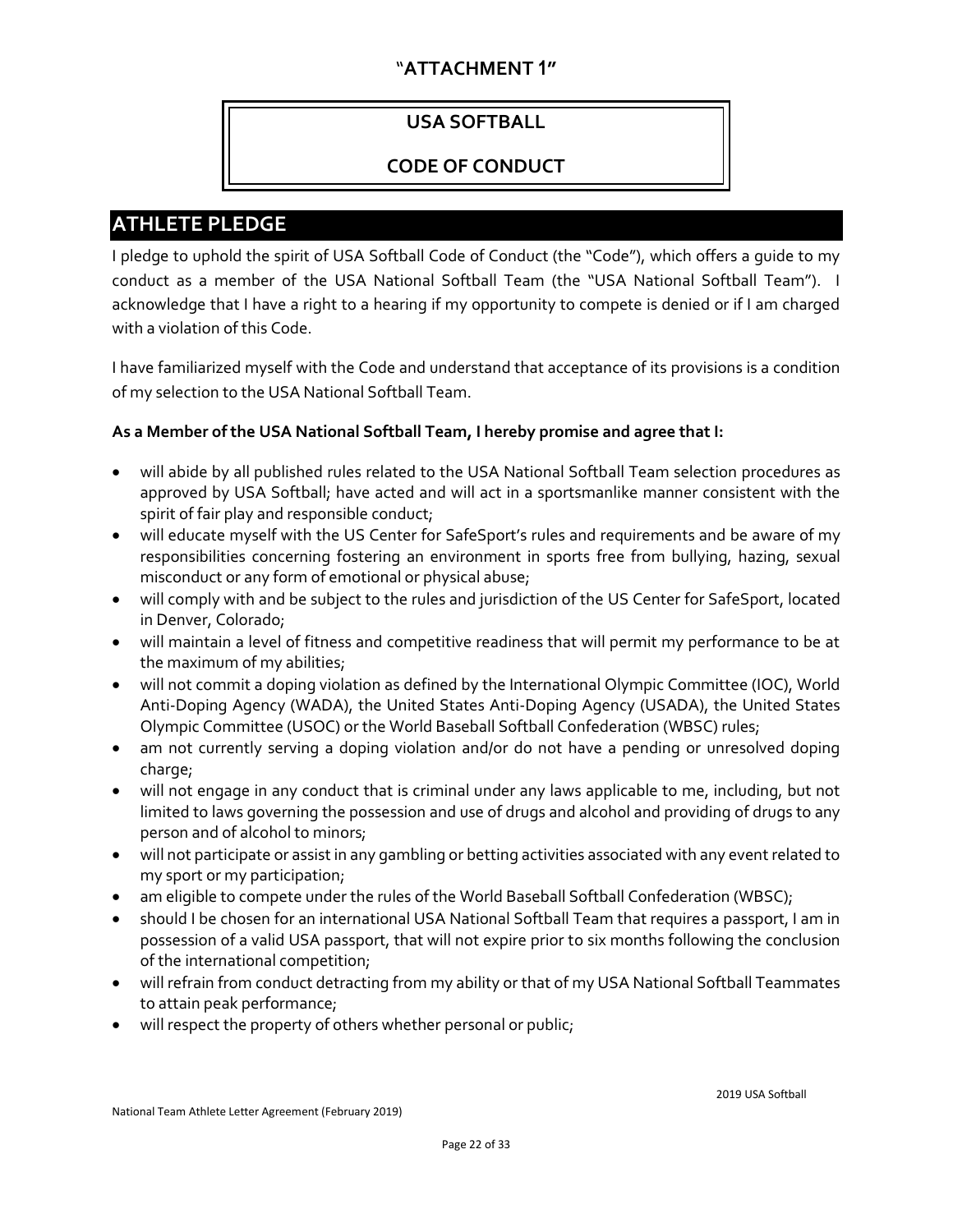- will respect members of my USA National Softball Team, other National Softball Teams, spectators and officials, and engage in no form of discriminatory behavior or verbal, physical or sexual harassment or abuse;
- will follow my USA National Softball Team's written rules, including by way of example, written rules regarding curfew, required attendance at USA National Softball Team meetings and prohibitions on the release of confidential USA National Softball Team information;
- am aware that USA Softball sponsors, suppliers and licensees provide critical support for the USA National Softball Team and, in recognition of this fact, I will wear designated USA Softball apparel at all official USA National Softball Team functions and events;
- will not conceal or cover-up any USA Softball sponsor, supplier or licensee brand or other identification appearing on my USA Softball apparel;
- will abide by the rules of the World Baseball Softball Confederation (WBSC) concerning allowable trademark identification on clothing and equipment worn or used in competition or on visible body tattoos.
- agree to be filmed and photographed by the official photographer(s) and network(s) of USA Softball under conditions authorized by USA Softball and give event organizers and USA Softball the right to use my name, picture, likeness, and biographical information before, during and after the period of my participation in these activities to promote the activity in which I participate or to promote the success of the USA National Softball Team on which I compete; in no event may USA Softball or the event organizers use or authorize the use of my name, picture, likeness, voice and biographical information for the purpose of trade, including any use in a manner that would imply an endorsement of any company, product, or service, without my written permission;
- will not use or authorize the use of photographs, films or videos of myself in my USA Softball apparel or equipment or the use of the USA Softball logo for the purpose of trade, without the prior written consent of the USA Softball;
- understand that if I require legal representation because of I am accused of a doping violation or am accused of criminal misconduct, or if for any other reasons I require the services of an attorney, I will be personally responsible for payment of such legal fees and expenses;
- will act in a way that will bring respect and honor to myself, my USA National Softball Teammates, USA Softball and the United States; and
- will remember that at all times I am an ambassador for my sport, my country and the Olympic Movement.

#### **ATHLETE OMBUDSMAN**

I may contact the USOC Athlete Ombudsman who provides cost-free, independent and confidential advice to athletes regarding athlete rights, grievance procedures and any other related guidance pertaining to NGB-Athlete agreements.

PHONE: (719) 866-5000 EMAIL: [ombudsman@usathlete.org](mailto:ombudsman@usathlete.org) WEBSITE: [www.usathlete.org](http://www.usathlete.org/)

#### **PARTICIPANTS' AFFIRMATION**

I have read and accept this Code of Conduct. I agree to the rules, guidelines, jurisdiction and procedures stated in these documents as a condition of being selected to participate as a member of the USA National Softball Team.

2019 USA Softball

National Team Athlete Letter Agreement (February 2019)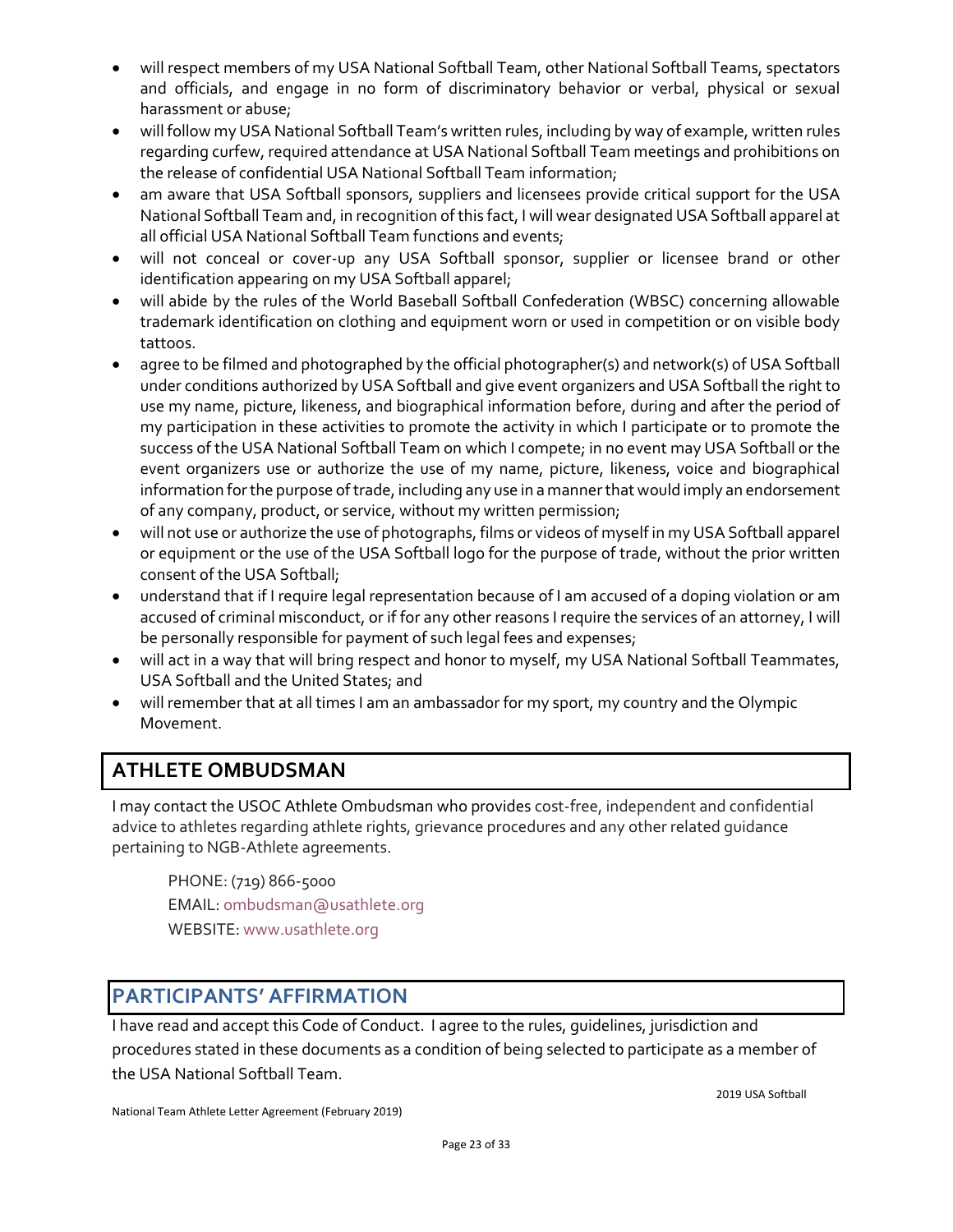| ATHLETE'S NAME: And the state of the state of the state of the state of the state of the state of the state of the state of the state of the state of the state of the state of the state of the state of the state of the sta |                        |                 |
|--------------------------------------------------------------------------------------------------------------------------------------------------------------------------------------------------------------------------------|------------------------|-----------------|
|                                                                                                                                                                                                                                | Please print your name |                 |
|                                                                                                                                                                                                                                |                        |                 |
|                                                                                                                                                                                                                                | Signature              | Date            |
|                                                                                                                                                                                                                                |                        |                 |
| "Parent/Guardian Signature is needed below if Athlete is under the age of 18"                                                                                                                                                  |                        |                 |
|                                                                                                                                                                                                                                |                        |                 |
|                                                                                                                                                                                                                                | Please print your name |                 |
|                                                                                                                                                                                                                                |                        |                 |
| Signature                                                                                                                                                                                                                      | Date                   |                 |
| USA SOFTBALL AND ALCOHOLYSING THE RESERVE THAT A STRUCK AND THE RESERVE THAT A STRUCK AND THE RESERVE THAT A STRUCK AND THE RESERVE THAT A STRUCK AND THE RESERVE THAT A STRUCK AND THE RESERVE THAT A STRUCK AND THE RESERVE  |                        | <b>SOFTBALL</b> |
| <b>NGB Name</b>                                                                                                                                                                                                                |                        |                 |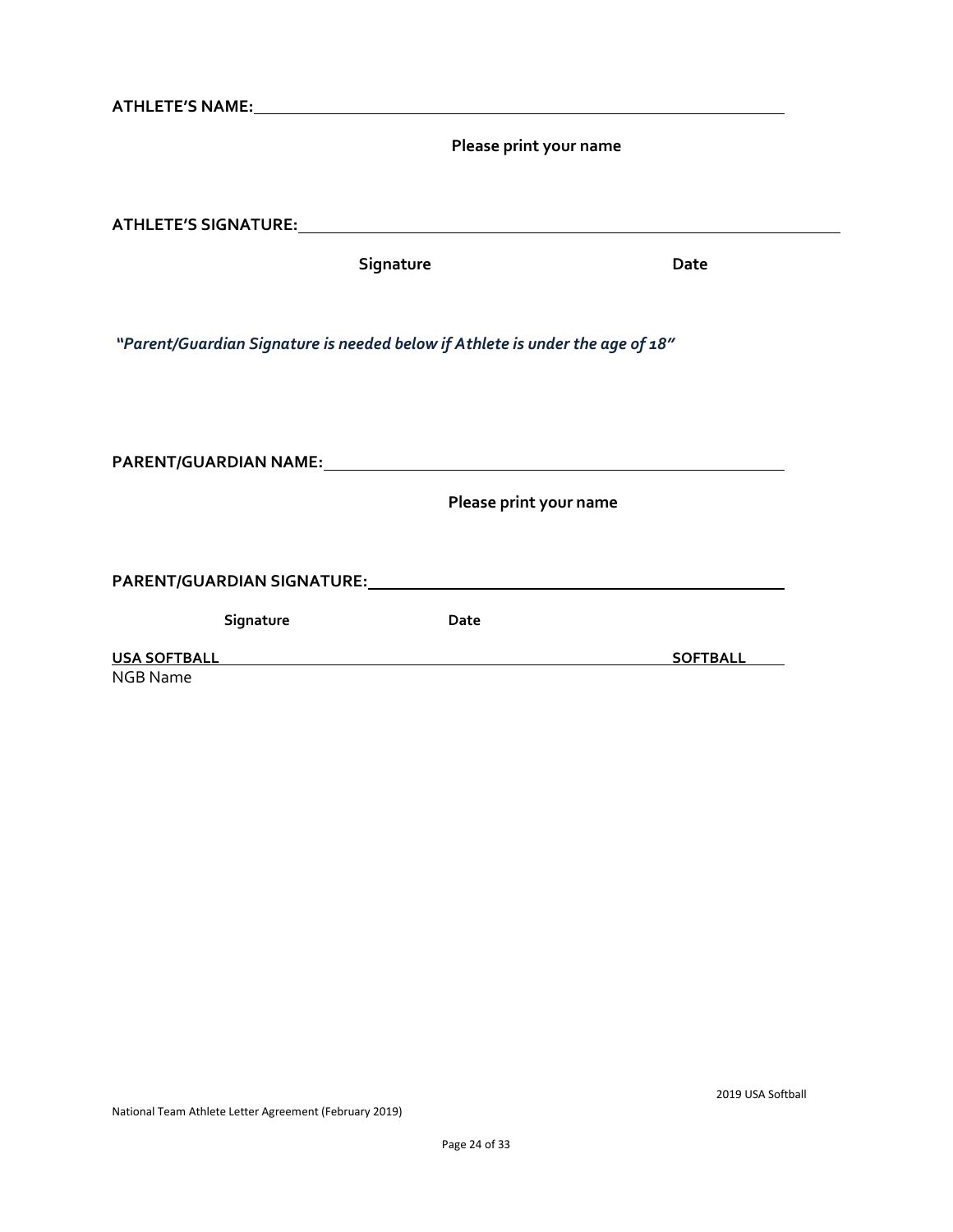#### **"ATTACHMENT 2"**

#### **MEDICAL TREATMENT CONSENT FORM**

I hereby give consent for USA Softball, or local organizing committees to provide the athlete named herein (the "Athlete") with an athletic trainer, medical care, or other treatment, or emergency medical services. I further give consent to USA Softball and its representatives to obtain medical care for the Athlete from a licensed physician, hospital or clinic for any injury or illness which the Athlete may suffer. I further authorize the release of any medical information reasonably necessary to facilitate medical care or treatment on behalf of the Athlete or to process a claim for accident/medical payment insurance for any injury or illness incurred while the Athlete is participating in any event at the request or invitation of USA Softball.

Additionally, I acknowledge, understand and agree that if either I or the Athlete elect to obtain any of these medical provisions or treatments and/or any other non-medical related services from any source other than that provided or approved by USA Softball, or the local organizing committees, I accept full and complete responsibility for any charges, expenses or consequences associated therewith.

If the program in which the Athlete is participating includes psychological, physiological and/or biomechanical evaluation, I consent to those evaluations, which pose no unusual risk or hazard when customary safeguards are observed.

To the best of my knowledge, information and belief, the Athlete is in good physical condition; and I am not aware of any disease or injury that may increase the risk of the Athlete suffering illness or physical injury (including death) during or as a result of participation in the USA Softball program although I understand and realize that the Athlete may suffer illness or physical injury (including death) as a result of risks inherent in the game of softball.

| <b>ATHLETE'S NAME:</b> |  |
|------------------------|--|
|------------------------|--|

|                                                                               | Please print your name |                   |  |
|-------------------------------------------------------------------------------|------------------------|-------------------|--|
| <b>ATHLETE'S SIGNATURE:</b>                                                   |                        |                   |  |
| Signature                                                                     |                        | Date              |  |
| "Parent/Guardian Signature is needed below if Athlete is under the age of 18" |                        |                   |  |
|                                                                               |                        |                   |  |
|                                                                               | Please print your name |                   |  |
|                                                                               |                        |                   |  |
|                                                                               | Signature              | Date              |  |
|                                                                               |                        |                   |  |
| National Team Athlete Letter Agreement (February 2019)                        |                        | 2019 USA Softball |  |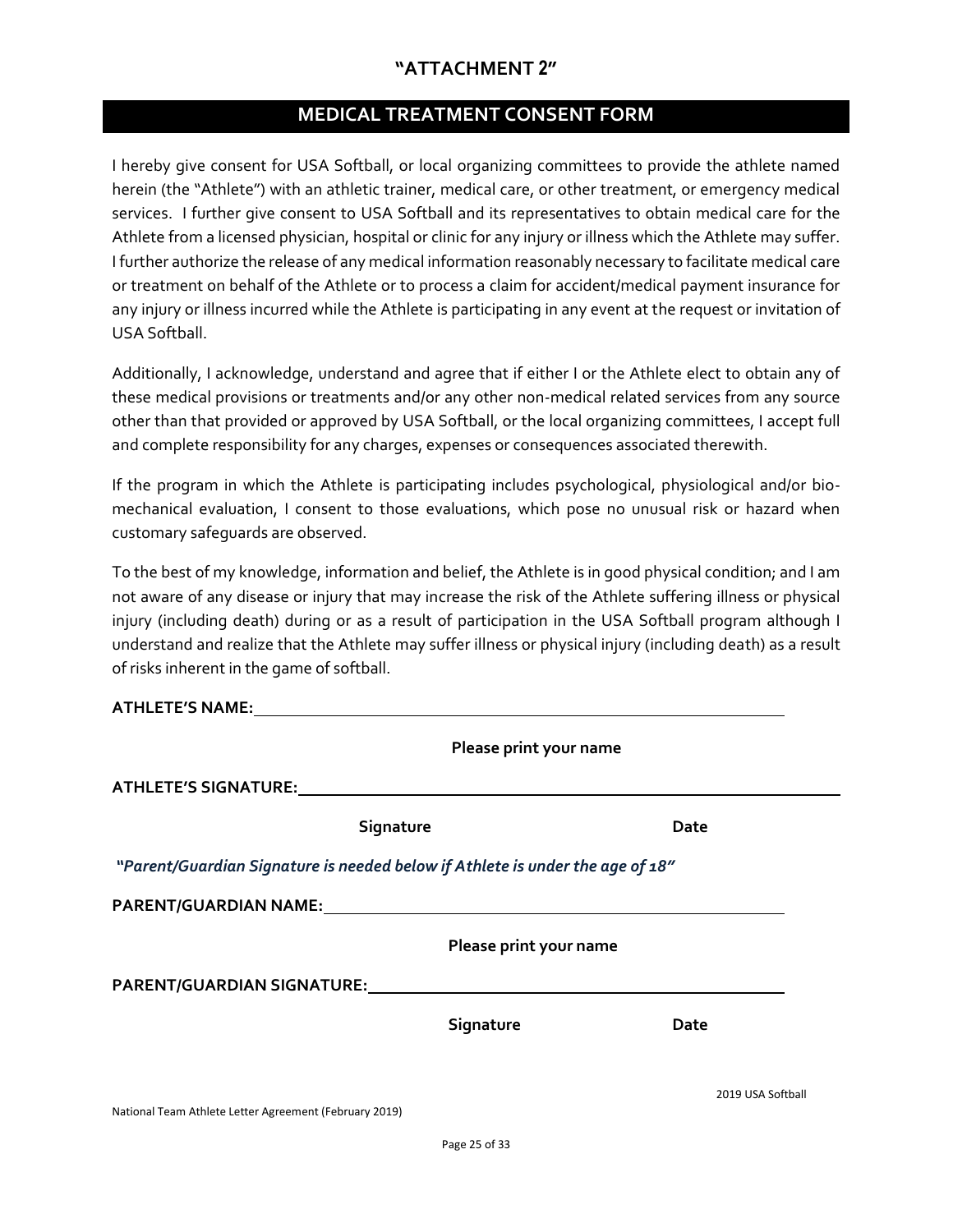#### "ATTACHMENT **3**"

#### ATHLETE PAYMENTS

#### Does not apply to U19 Women's National Team

In exchange for participation in certain competitive events and subject to the conditions and criteria imposed, and subject to the limitations and conditions in the Agreement and this Attachment, Athlete shall receive payments as shown in the following schedule. If Athlete does not participate in the listed event, no payments for that event will be paid. Such amount will be paid to Athlete within thirty (30) days following the conditions and criteria being met and the conclusion of such event.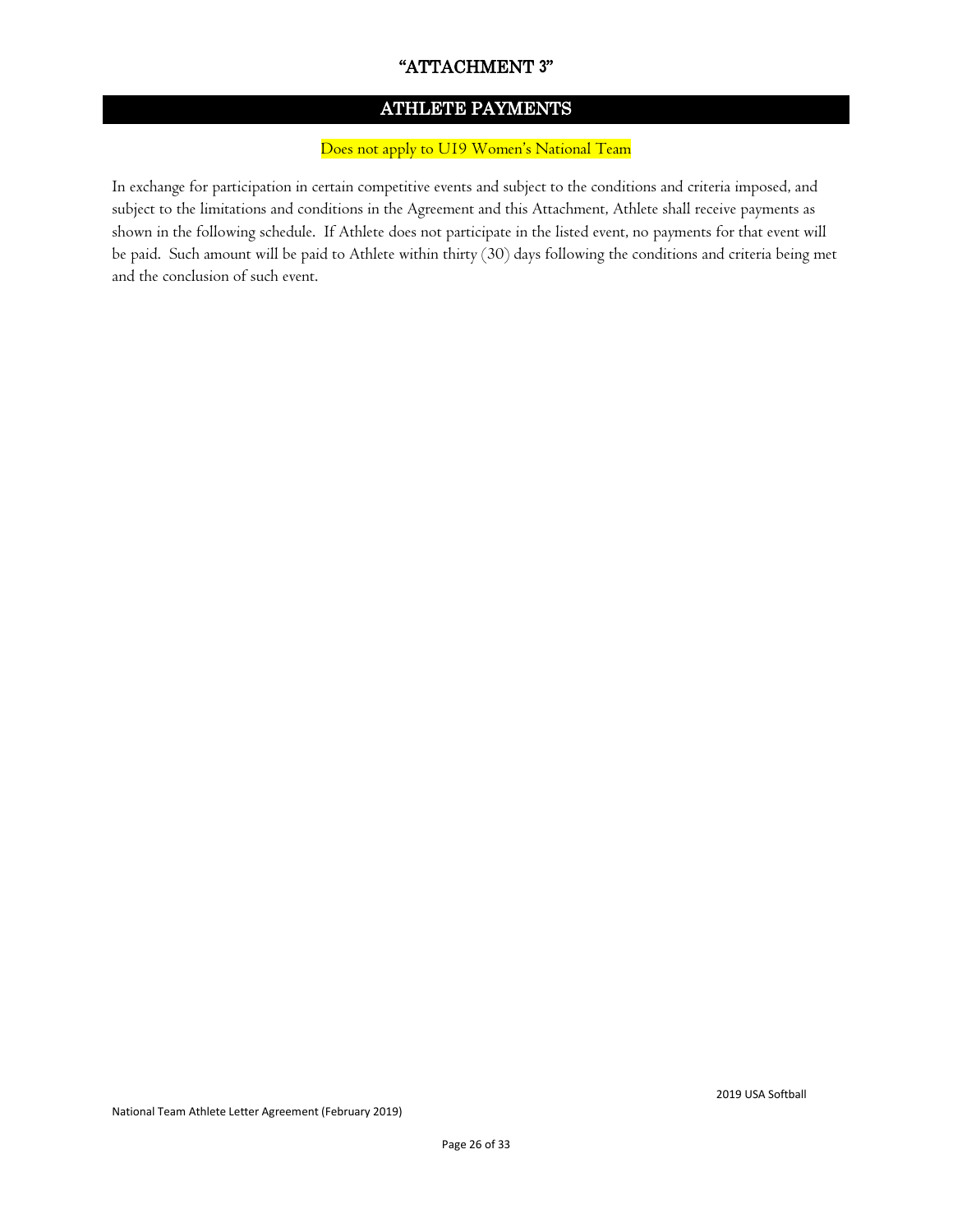#### "ATTACHMENT 4"

#### USA SOFTBALL MEMORABILIA PROGRAM

#### Does Not apply to U19 Women's National Team

Athlete understands and agrees to the benefits and obligations of the USA Softball Memorabilia Program, as outlined herein:

#### CATEGORY 1

USA Softball Team "Inspired Items"

Items in which Team Athletes likenesses or photos are depicted on the items, such as team posters, group posters (pitchers, infielders and outfielders only), individual posters, event posters, trading cards, or group shots.

#### Revenue Distribution:

USA Softball will split the net income (Net Income = Sale Price minus Cost of Goods Sold) revenue derived from "inspired items" on a 50/50 percentage point basis between USA Softball and the players' pool (as further described below in the Additional Terms). If the item features the likeness of the team, group shot or is an event poster, 50% of the net income royalties derived from the sale will be deposited into the players' pool and 50% of the net income to USA Softball.

#### CATEGORY 2

"Jersey / Helmet" USA Softball Items

Non-Specific Team Jerseys and Non-Specific Team Helmets

#### Revenue Distribution:

USA Softball will split the net income (Net Income = Sale Price minus Cost of Goods Sold) revenue derived from "Jersey Helmet" USA Softball items on a 30/70 percentage point basis with the players' pool 30% of the net income derived from the sale being be deposited into the players' pool and 70% of the net income to USA Softball.

#### CATEGORY 3

"Player-Specific" USA Softball Items

Player-Specific Jerseys, Player-Specific Photo/Poster or Player-Specific Autographed Items in which an Athlete is named on a Jersey, a specific individual Team member is depicted by herself on a photo or poster, or in which a Player's individual autograph is on an item.

#### Revenue Distribution:

USA Softball will split the net income (Net Income = Sale Price minus Cost of Goods Sold) revenue derived from "Player Specific" USA Softball items on a 75/25 percentage point basis with the applicable individual players, and with nothing being provided to the players' pool. If the item is an individually-named jersey or an individually signed item, the net amounts will be split between the participating player(s) and USA Softball on a 75/25 percentage point basis (with the player's pool receiving nothing). The applicable player(s) will share in 75% of the net income amounts

2019 USA Softball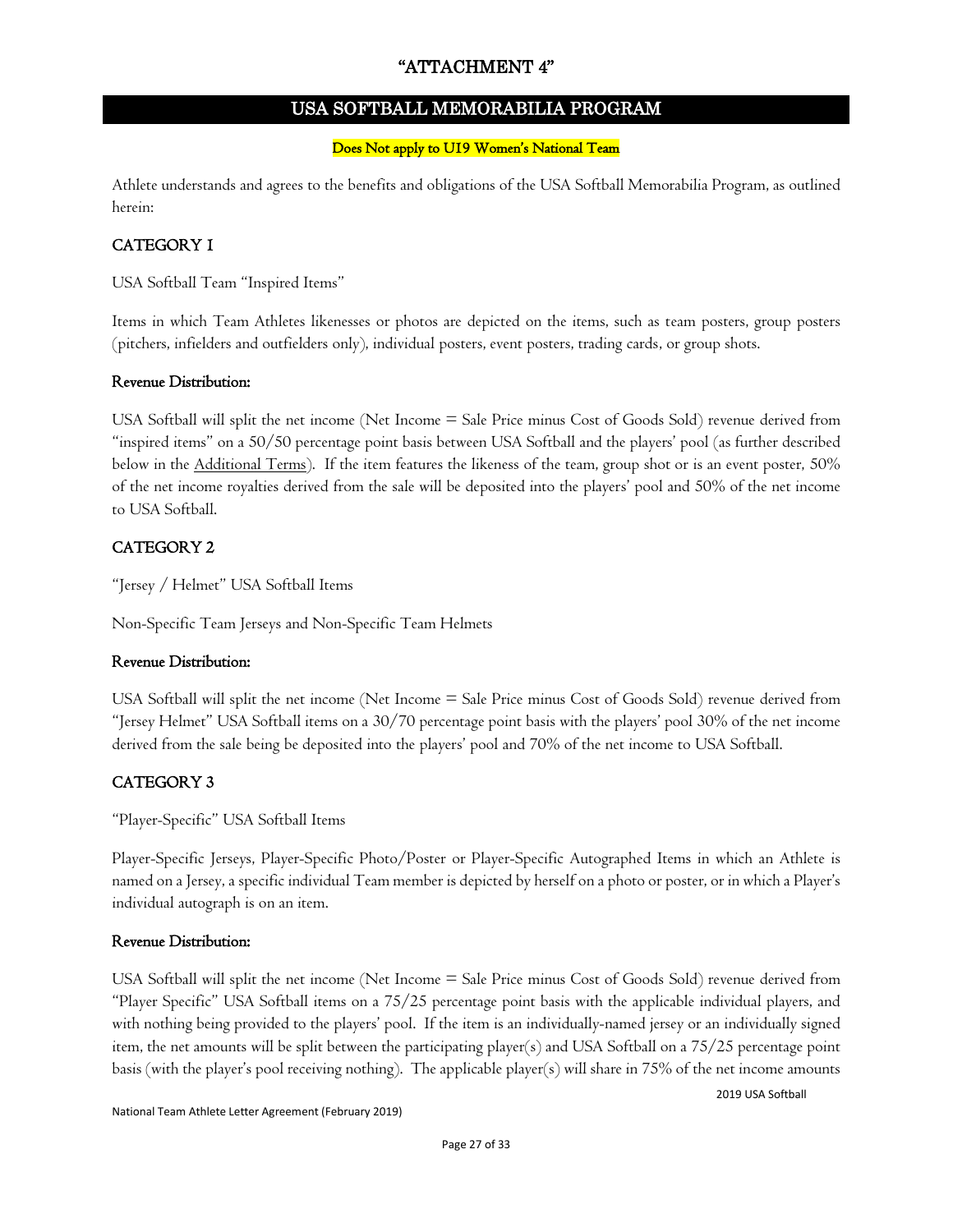and USA Softball will receive 25% of the net income amounts. For the sake of clarification, this Category 3 would include an item signed by multiple team members, such as a team-autographed photo.

> [[OPTIONAL]] PLAYER OPT-IN - By signing below, the undersigned player hereby consents to and hereby elects to designate and contribute a portion of the player-specific player's revenue from "Player Specific" items in category 3 to that player's team's players' pool, as follows: 25% of the net income from the "Player Specific" items to the players' pool, with 50% to the participating player, with the remaining 25% to USA Softball.

> > DO NOT SIGN

Athlete Signature / or Parent/Guardian if under 18 [optional -- not mandatory]

This designation may be revoked at any time by sending a written notice to USA Softball.

#### CATEGORY 4

"Player owned and provided items" Bats, shoes, wrist bands, batting gloves, etc.

#### Revenue Distribution:

To the extent an Athlete offers and provides 'player owned items' to be marketed and sold by USA Softball, USA Softball will split the revenue derived from "player owned items" on a 75/25 percentage point basis with each player. The applicable player receives a 75% royalty and USA Softball receives 25% (and the players' pool receives nothing).

All royalties for Category 1 items, Category 2 items and Category 3 items are figured on "net basis" meaning the cost of the item and/or cost of the provider will be deducted from the final sales price before net income royalties are figured. Royalties for Category 4 items are figured on a "gross basis" so long as there was no cost to USA Softball associated with the item. The percentage of the royalty split for applicable Team items will be deposited into the USA Softball Player pool and the USA Softball Program account. The percentage of the royalty split for individual player specific and player owned items will be deposited into the individual players account and the USA Softball Program account.

Additional Terms: Notwithstanding anything to the contrary herein, in the event USA Softball has more than one Women's National Team, any players' pool monies shall be divided by USA Softball among separate players' pools for each Women's National Team, except that there shall be no player pool associated with the team that participates in the Japan Cup. For instance, in the event there are two teams, Category 2 payments shall be made payable as follows: 15% to the players' pool for team A and 15% to the players' pool for team B, with the remaining 70% to USA Softball. For further instance, a team photo of team A (under Category 1) will result in 50% to the players' pool for team A and 50% to USA Softball, with zero to the players' pool for team B. Also, any player who moves from one Women's National Team to another team shall immediately forfeit any right to any players' pool payments under her former team's players' pool, but shall receive any future payments that are issued to players of her new-substitute team's players' pool (if any).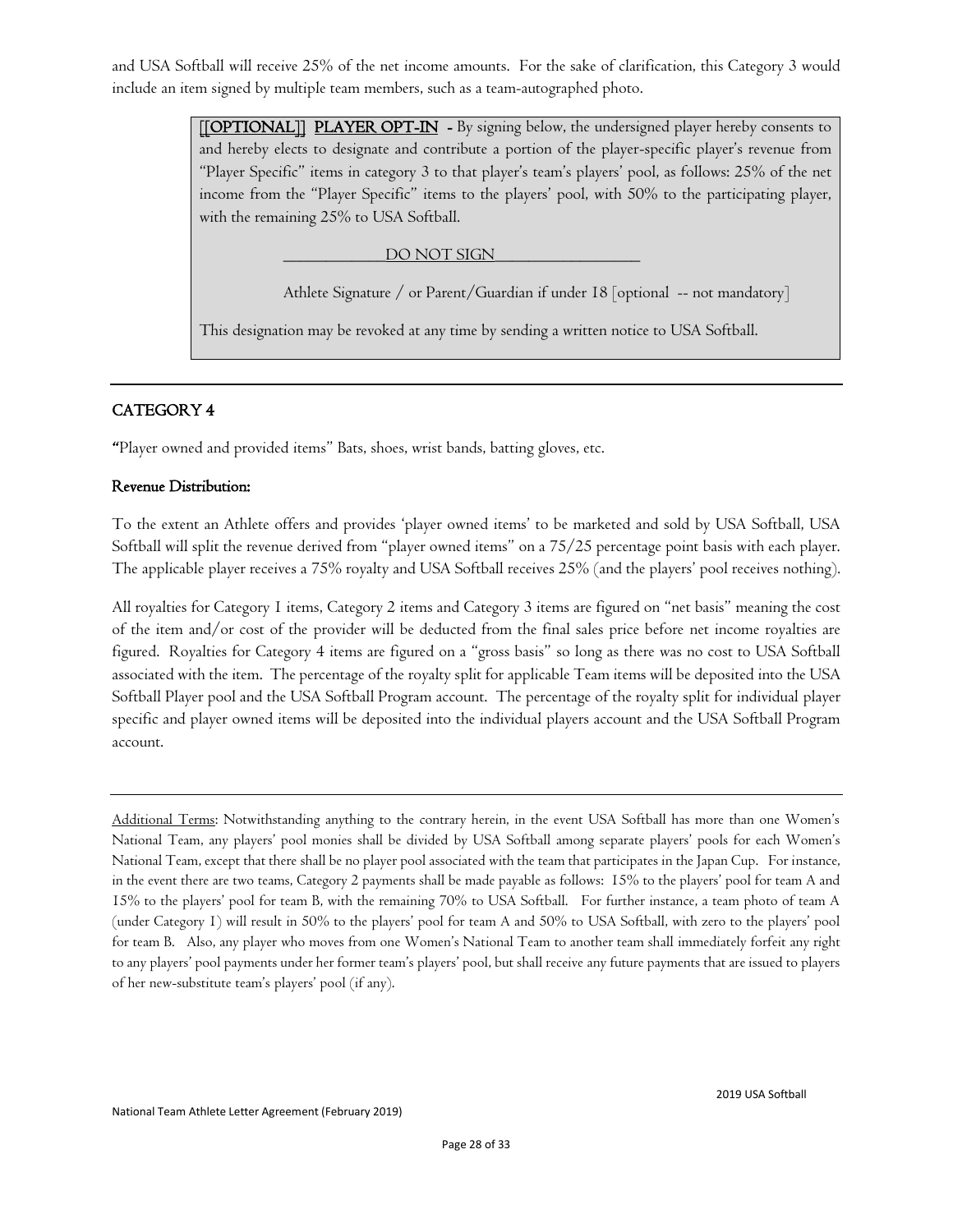#### "ATTACHMENT 5"

#### SCHEDULE OF EVENTS

U19 Women's National Team

| Events                                                                   |                                                                                                                       |      | Date                        |           |
|--------------------------------------------------------------------------|-----------------------------------------------------------------------------------------------------------------------|------|-----------------------------|-----------|
| WBSC World Cup, Lima Peru                                                |                                                                                                                       |      | August 28-September 5, 2021 |           |
| Junior Pan Am Games                                                      |                                                                                                                       |      | September 10-15, 2021       |           |
|                                                                          |                                                                                                                       |      |                             |           |
|                                                                          |                                                                                                                       |      |                             |           |
|                                                                          |                                                                                                                       |      |                             |           |
|                                                                          |                                                                                                                       |      |                             |           |
| ATHLETE'S NAME:                                                          | <u> 1989 - Johann Harry Harry Harry Harry Harry Harry Harry Harry Harry Harry Harry Harry Harry Harry Harry Harry</u> |      |                             |           |
|                                                                          | Please print your name                                                                                                |      |                             |           |
| ATHLETE'S SIGNATURE:                                                     |                                                                                                                       |      |                             |           |
|                                                                          | Signature                                                                                                             | Date |                             |           |
| ATHELTE'S PARENT'S/GUARDIAN'S SIGNATURE (Needed if Athlete is under 18): |                                                                                                                       |      |                             |           |
|                                                                          |                                                                                                                       |      |                             | Signature |
|                                                                          |                                                                                                                       | Date |                             |           |

2019 USA Softball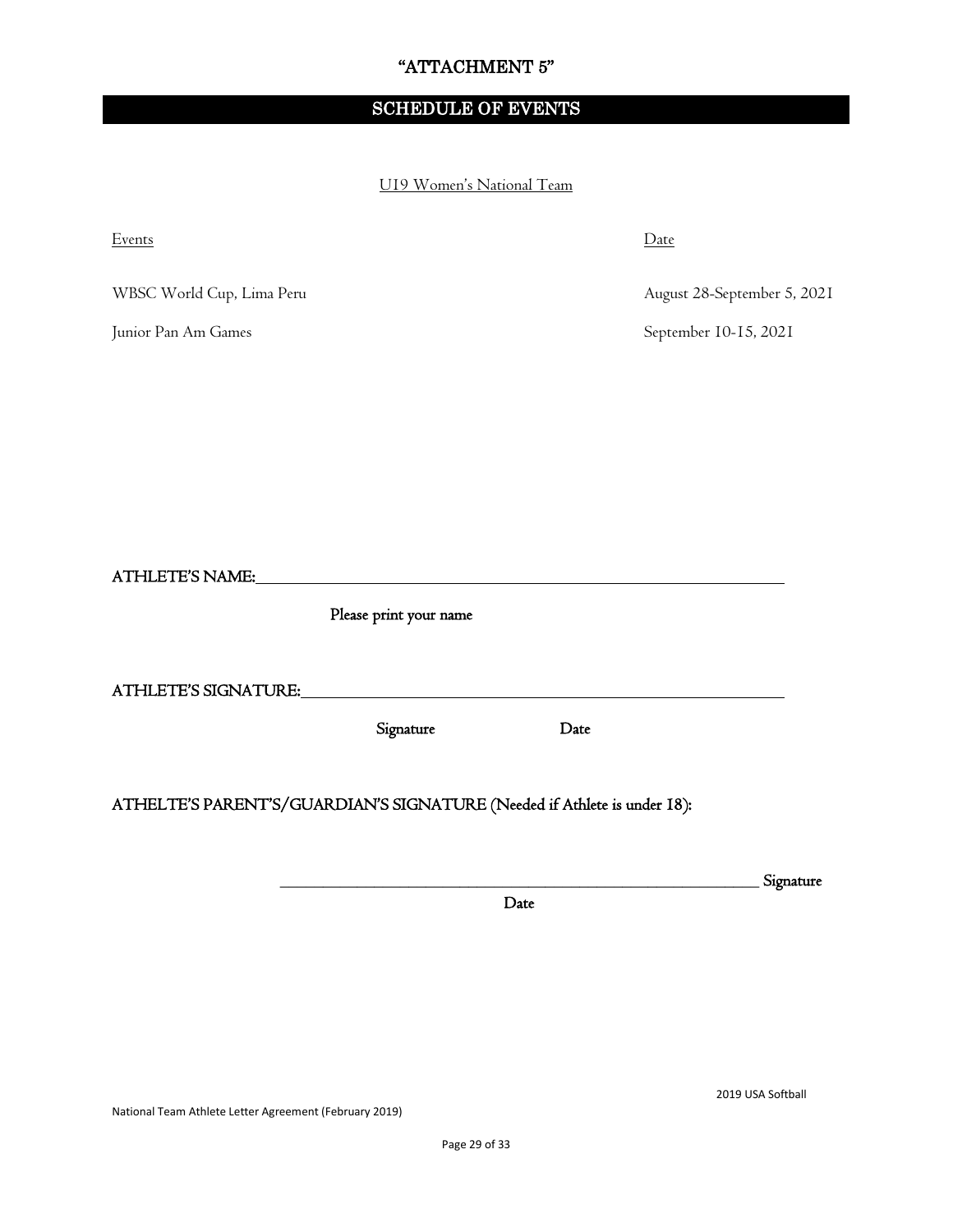#### ATTACHMENT 6"

#### USA SOFTBALL TRAVEL FORM INFORMATION, POLICIES AND GUIDELINES

Please read the below information carefully. There will be NO EXCEPTIONS to the below policies and guidelines unless approved by the USA Softball National Teams Department.

USA Softball National Teams Department will send out a travel form to the specific delegation for each national team trip: selection camp, training camp, event, etc.

The travel form will include the travel dates to the event: the travel arrival and departure dates will always be part of the event travel form. The travel dates on this form indicate the actual dates of the event. You must go by these travel form dates and NOT dates sent out in any earlier correspondence received or published dates on our website.

Fill out the travel form completely. This includes supplying your FULL LEGAL NAME, as shown on the ID document in which you are using to travel, each time you receive the form. You must fly OUT OF and BACK TO the same location (city/airport). If you do not, you, as the traveler, will be responsible for any additional cost of the airline ticket. If you are flying out of one city/airport and back to a different city/airport, we can check on flights to these different cities/airports and compare them with a same city/airport round trip ticket. We will then let you know what the difference is and if there is any additional cost that you will be responsible for. We understand that there may be individual extenuating circumstances (school, work, etc.) that we need to be made aware of and those will be dealt with on a one on one basis.

Once the completed form has been returned to the National Teams office, we will start working on your flight to the event. Once the flight has been ticketed and you have received the ticketed itinerary, any changes must go through the National Teams office. If there is a cost to change the flight, it will be your responsibility.

If you are going to drive to the event, USA Softball will reimburse you for mileage up to the cost of what your airline ticket would have been. Mileage reimbursement is calculated on the current year's reimbursement rate approved by the USA Softball BOD (Board of Directors). You will estimate round trip mileage from your home to the event site. You still need to fill out the travel form completely and indicate on it that you'll be driving and return it to the USA Softball National Teams office.

Once you have received your ticketed flight itinerary, if you do not use the ticket, you will be responsible for reimbursing USA Softball for the cost of the ticket.

|                             | Please print your name                                                   |      |           |
|-----------------------------|--------------------------------------------------------------------------|------|-----------|
| <b>ATHLETE'S SIGNATURE:</b> |                                                                          |      |           |
|                             | Signature                                                                | Date |           |
|                             | ATHELTE'S PARENT'S/GUARDIAN'S SIGNATURE (Needed if Athlete is under 18): |      |           |
|                             |                                                                          |      | Signature |
|                             |                                                                          | Date |           |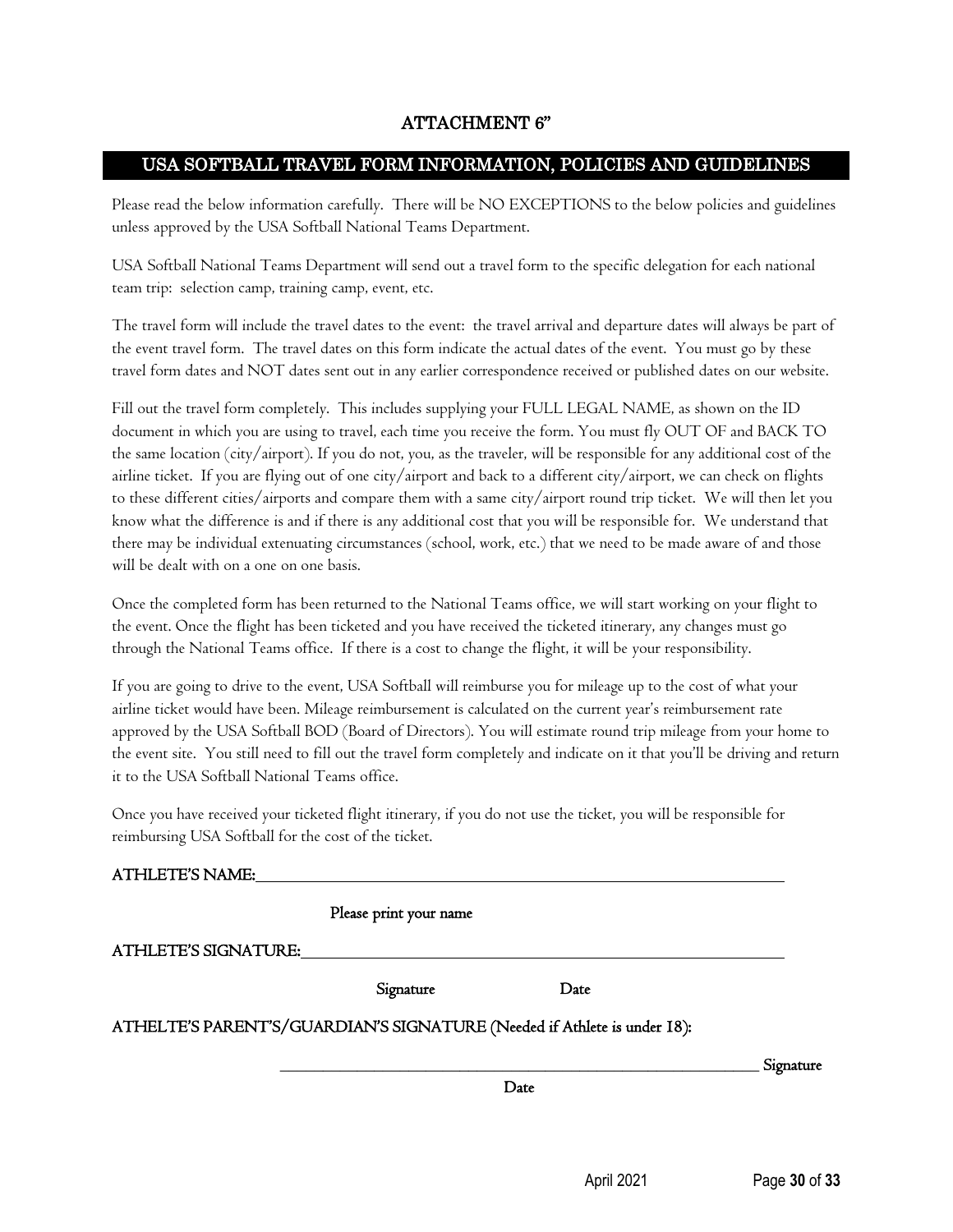#### ATTACHMENT 7"

#### USA SOFTBALL ATHLETE CRIMINAL BACKGROUND CHECK STANDARDS

#### AND PROCEDURES

### **USA Softball Elite Athlete**

## **Background Check Screening Policy**

USA Softball, Inc. ("USA Softball") reserve the right to screen any Athlete 18 years of age or older in USA Softball's National Team programs. The screening may consist of (1) an Application Form, (2) an interview, (3) consent to reference and fingerprint for a background check report, and/or (4) approval by staff and/or committee members.

Please note that the 50 states of the United States adopt different laws and categorize the offenses differently. The USA Softball list of offenses below is not intended to be an exhaustive list of offenses but a list of commonly used terms to define the offenses. Other convictions, accusations, charges or facts should be considered on a case-by-case basis.

If a background check is performed and any of the following convictions are revealed, then USA Softball's National Background Check Committee shall undertake a review of such individual's application to determine whether such person should be permitted to participate in USA Softball programs:

\_\_\_\_\_\_\_\_\_\_\_\_\_\_\_\_\_\_\_\_\_\_\_\_\_\_\_\_\_\_\_\_\_

\*\*Murder

\*\*Rape

- \*\*Sexual assault
- \*\*False Imprisonment
- \*\*Armed Robbery
- \*\*Indecent solicitation of a child
- \*\*Aggravated sexual abuse/assault of a child
- \*\*Child abuse
- \*\*Child molestation
- \*\*Sexual conduct with a minor
- \*\*Sexual abuse of a child
- \*\*Online solicitation of a minor

Arson Assault Breaking & Entering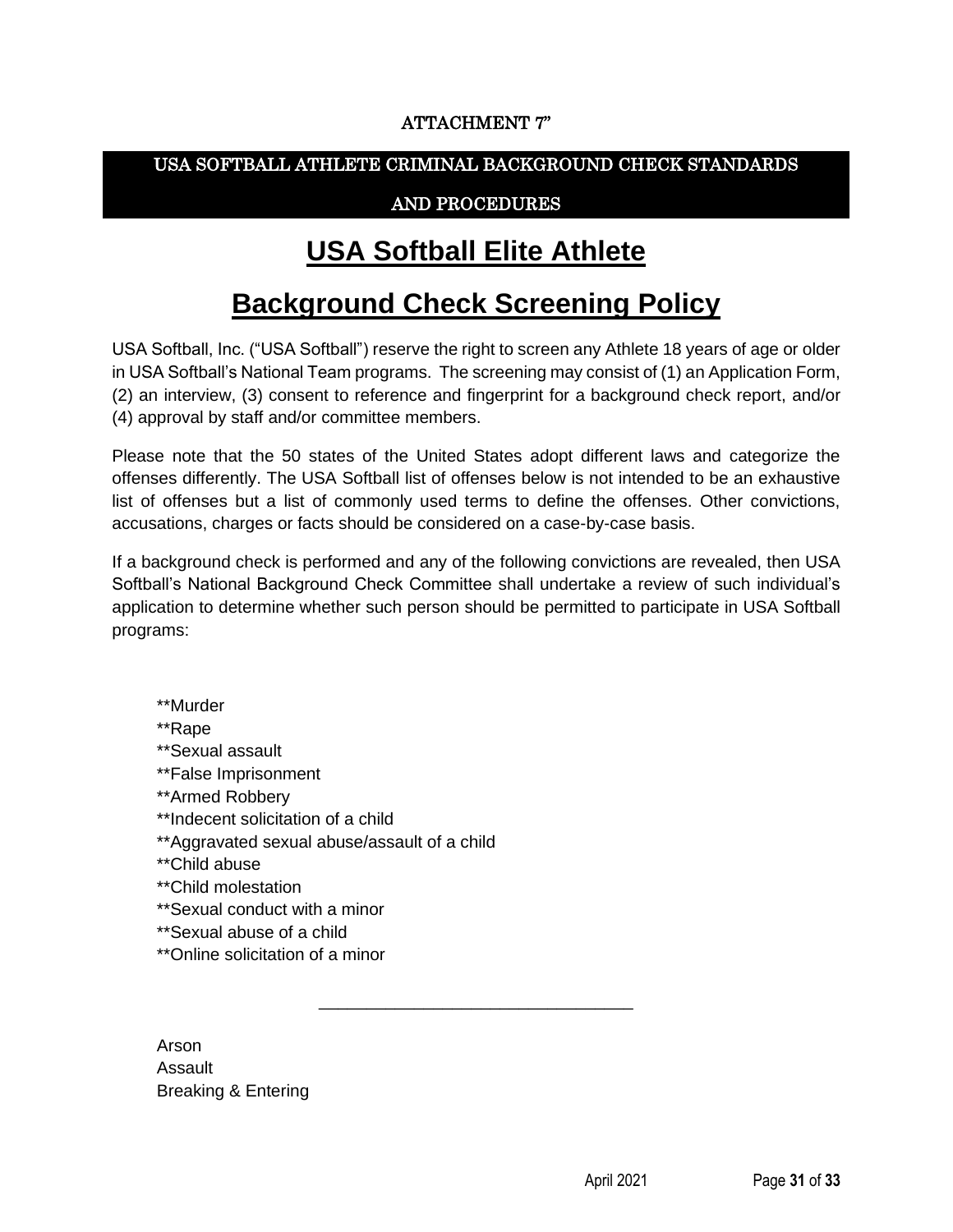**Burglary Coercion** Domestic violence in the presence of a minor Domestic violence/abuse Drug dealing Drug possession Drug trafficking Escape from penitentiary Evading arrest Firearms/Weapons charges Indecency with a child **Prostitution Shoplifting** Theft/Robbery/Larceny Violation of a protective order

If a background check is performed and reveals a conviction of any of aforementioned offenses, then the application shall be reviewed by a member of the National Background Check Committee (or such person's designee) for a determination of eligibility. Prior to denial of eligibility, an Athlete will be provided notice of USAS' intent to deny eligibility and an opportunity to be heard on the issues underlying the intended denial. Furthermore, a denial of eligibility may be appealed by the applicant to the entire National Background Check Committee.

In addition, if the background check reveals that the applicant is listed on a sex offender registry\*\*, then the applicant shall be ineligible for participation in USA Softball programs.

By submitting to a background check, the applicant agrees that USA Softball is authorized to disclose or share any of the information obtained through the background check with the USOC, Center for SafeSport or any other entity or persons determined by USA Softball in USA Softball's discretion.

#### **Appeal Process:**

USA Softball recognizes that no policy can encompass every situation, so USA Softball has formed its National Background Check Committee to evaluate applications and decide appeals variance requests on a case-by-case basis in certain situations where good cause exists.

An applicant may appeal a denial of eligibility to the entire National Background Check Committee, so long as the appeal is timely filed within fourteen (14) days of the date stated on the denial correspondence. The appeal process shall provide the applicant with an opportunity to present his/her side of the story. An appeal may advise the Committee of incorrect information appearing in a background check report, a mistaken identity with another individual, or extenuating circumstances as to why the person should be permitted to participate despite a conviction of one of the aforementioned offenses.